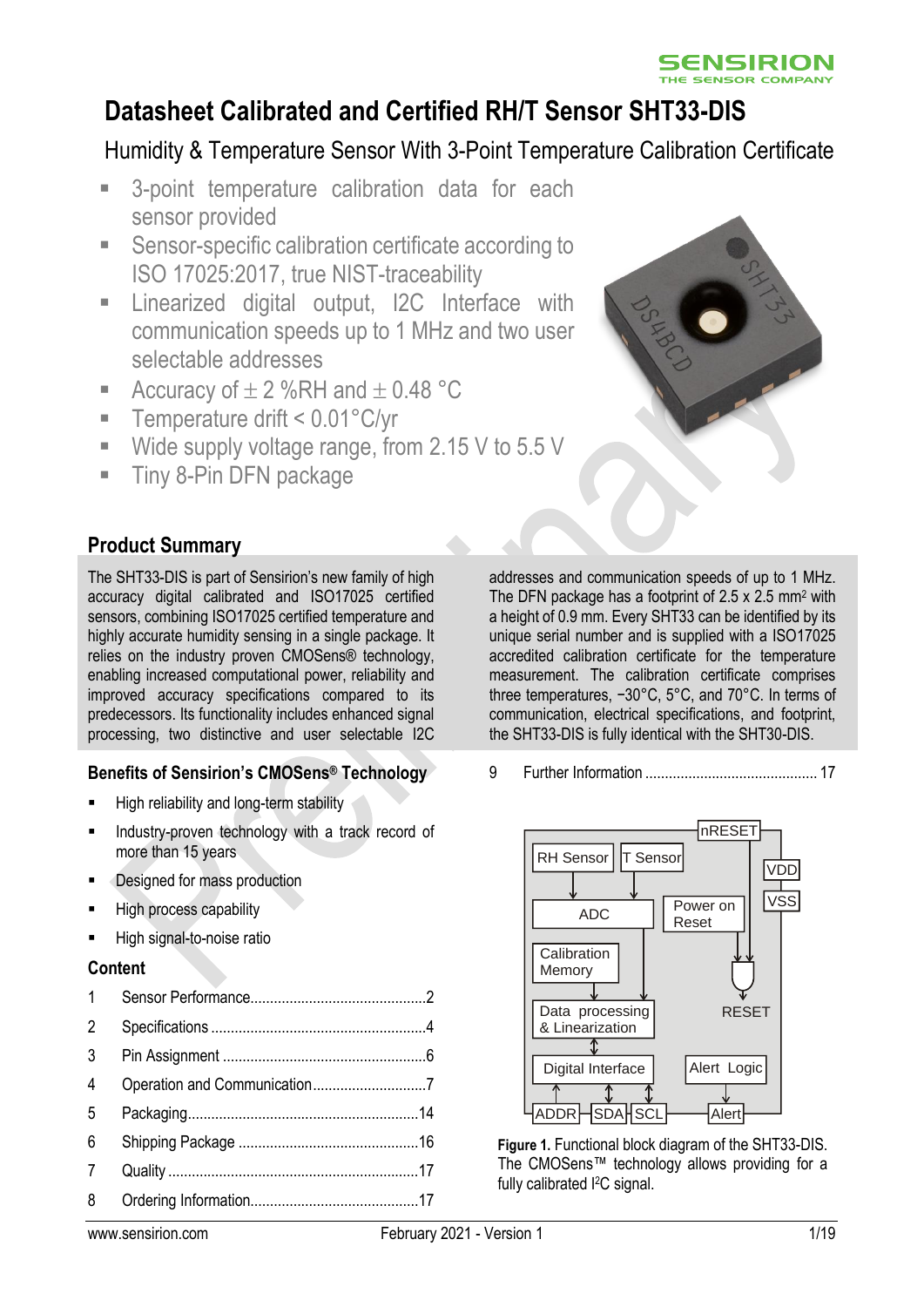### <span id="page-1-0"></span>**1 Sensor Performance**

#### **Humidity Sensor Specification**

<span id="page-1-1"></span>

| Parameter                                            | Condition             | Value     | <b>Units</b> |
|------------------------------------------------------|-----------------------|-----------|--------------|
| SHT33 Accuracy toleranceError! Bookmark not defined. | Typ., 10%RH-<br>90%RH | $+2$      | %RH          |
|                                                      | Max., full range      | Figure 2  |              |
|                                                      | Low, typ.             | 0.21      | %RH          |
| Repeatability <sup>1</sup>                           | Medium, typ.          | 0.15      | %RH          |
|                                                      | High, typ.            | 0.08      | %RH          |
| Resolution                                           | Typ.                  | 0.01      | %RH          |
| Hysteresis                                           | at $25^{\circ}$ C     | $\pm 0.8$ | %RH          |
| Specified range <sup>2</sup>                         | extended <sup>3</sup> | 0 to 100  | %RH          |
| Response time <sup>4</sup>                           | T63%                  | 85        | s            |
| Long-term drift                                      | Typ. <sup>6</sup>     | < 0.25    | %RH/yr       |

**Table 1.** Humidity sensor specification.

#### **Temperature Sensor Specification**

| Parameter                                            | Condition          | Value      | <b>Units</b> |
|------------------------------------------------------|--------------------|------------|--------------|
| SHT33 Accuracy toleranceError! Bookmark not defined. | Max, -30°C to 70°C | $\pm 0.48$ | °C           |
|                                                      | Max., full range   | Figure 2   |              |
|                                                      | Low, typ.          | 0.15       | °C           |
| Repeatability <sup>1</sup>                           | Medium, typ.       | 0.08       | $^{\circ}$ C |
|                                                      | High, typ.         | 0.04       | °C           |
| <b>Resolution</b>                                    | Typ.               | 0.01       | °C           |
| <b>Specified Range</b>                               |                    | -40 to 125 | °C           |
| Response time 7                                      | $\tau_{63\%}$      | >2         | S            |
| Long Term Drift                                      | max                | < 0.01     | °C/yr        |

 $\bullet$  of  $\bullet$ 

#### **Table 2.** Temperature sensor specification.

<sup>1</sup> The stated repeatability is 3 times the standard deviation (3σ) of multiple consecutive measurements at the stated repeatability and at constant ambient conditions. It is a measure for the noise on the physical sensor output. Different measurement modes allow for high/medium/low repeatability.

<sup>&</sup>lt;sup>2</sup> Specified range refers to the range for which the humidity or temperature sensor specification is guaranteed.

<sup>&</sup>lt;sup>3</sup> For details about recommended humidity and temperature operating range, please refer to section [1.2.](#page-3-1)

<sup>&</sup>lt;sup>4</sup> Time for achieving 63% of a humidity step function, valid at 25°C and 1m/s airflow. Humidity response time in the application depends on the design-in of the sensor.

<sup>5</sup> With activated ART function (see sectio[n 4.7\)](#page-8-0) the response time can be improved by a factor of 2.

<sup>6</sup> Typical value for operation in normal RH/T operating range, see section [1.2.](#page-3-1) Maximum value is < 0.5 %RH/yr. Higher drift values might occur due to contaminant environments with vaporized solvents, out-gassing tapes, adhesives, packaging materials, etc. For more details please refer to Handling Instructions.

<sup>&</sup>lt;sup>7</sup> Temperature response times strongly depend on the type of heat exchange, the available sensor surface and the design environment of the sensor in the final application.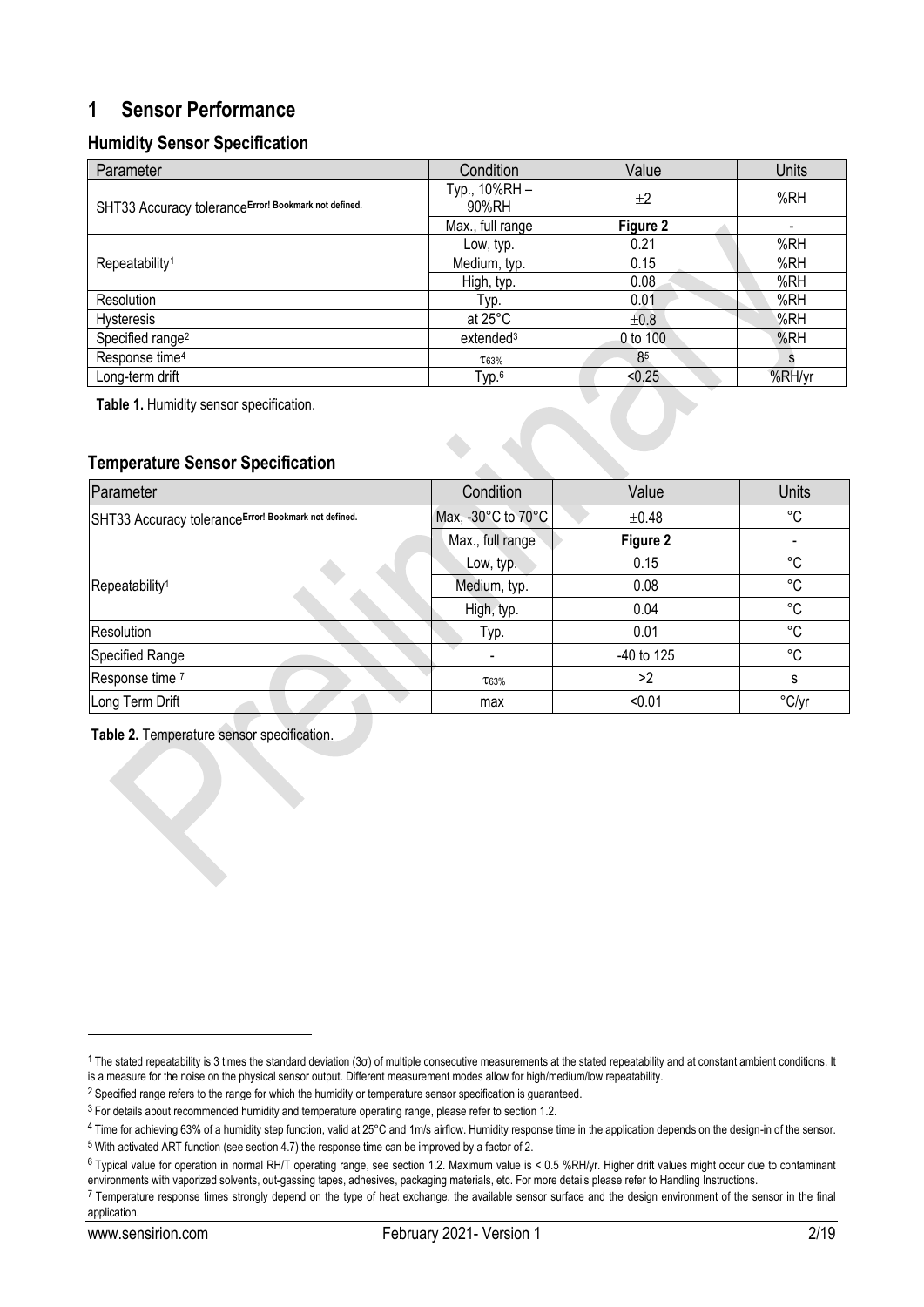#### **Humidity Sensor Performance Graphs**



<span id="page-2-0"></span>**Figure 2.** Maximal and typical tolerance of *RH* at 25°C and maximal tolerance for *T*.

#### **1.1 3-point calibration data**

All SHT33 can be uniquely identified by their serial number (read out command see paragraph [4.11\)](#page-9-0). For each sensor an individual 3-point calibration is performed, accredited to ISO/IEC 17025:2017. The accreditiation is performed and granted by the Swiss Accreditation Service (SAS), a public institution of the Swiss Government. The accreditation is documented on the SAS website under the name SCS 0158 can be downloaded from [this link.](https://www.sas.admin.ch/sas/de/home/akkreditiertestellen/akkrstellensuchesas/_jcr_content/par/externalcontent.external.exturl.pdf/aHR0cHM6Ly9zYXNkYi5jbGllbnRzLmxpaXAuY2gvbWVkaWEvcG/RmL1NDUy0wMTU4LWVuLnBkZg==.pdf) The three calibration temperatures are *T*=−30°C, *T*=5°C, and *T*=70°C. Measurement uncertainties and decision rules according to the SAS are given in **[Table 3](#page-2-1)**. Metrological traceability of the calibration is in accordance to ch. 6.5 of ISO/IEC 17025:2017, identical to NIST traceability or traceability to other national metrology institutes, according to the CIPM Mutual Recognition Arrangement (CIPM MRA). Reel-wise calibration certificates and data for each SHT33 can be downloaded from a server address provided in the shipment documents. This allows for efficient processing by automated systems.

| Temperature   | Expanded measurement uncertainty $(k=2)^*$ | Decision rule                    |
|---------------|--------------------------------------------|----------------------------------|
| $-30 °C$      | 0.40 °C                                    | Shared risk (JCGM 106:2010, 8.2) |
| $5^{\circ}$ C | 0.20 °C                                    | Shared risk (JCGM 106:2010, 8.2) |
| 70 °C         | 0.20 °C                                    | Shared risk (JCGM 106:2010, 8.2) |

<span id="page-2-1"></span>**Table 3.** Measurement uncertainty and decision rule for the accredited calibration according to Swiss Accreditation Service (SAS). \*Measurement uncertainties represent a confidence level of 95% using a coverage factor of k=2.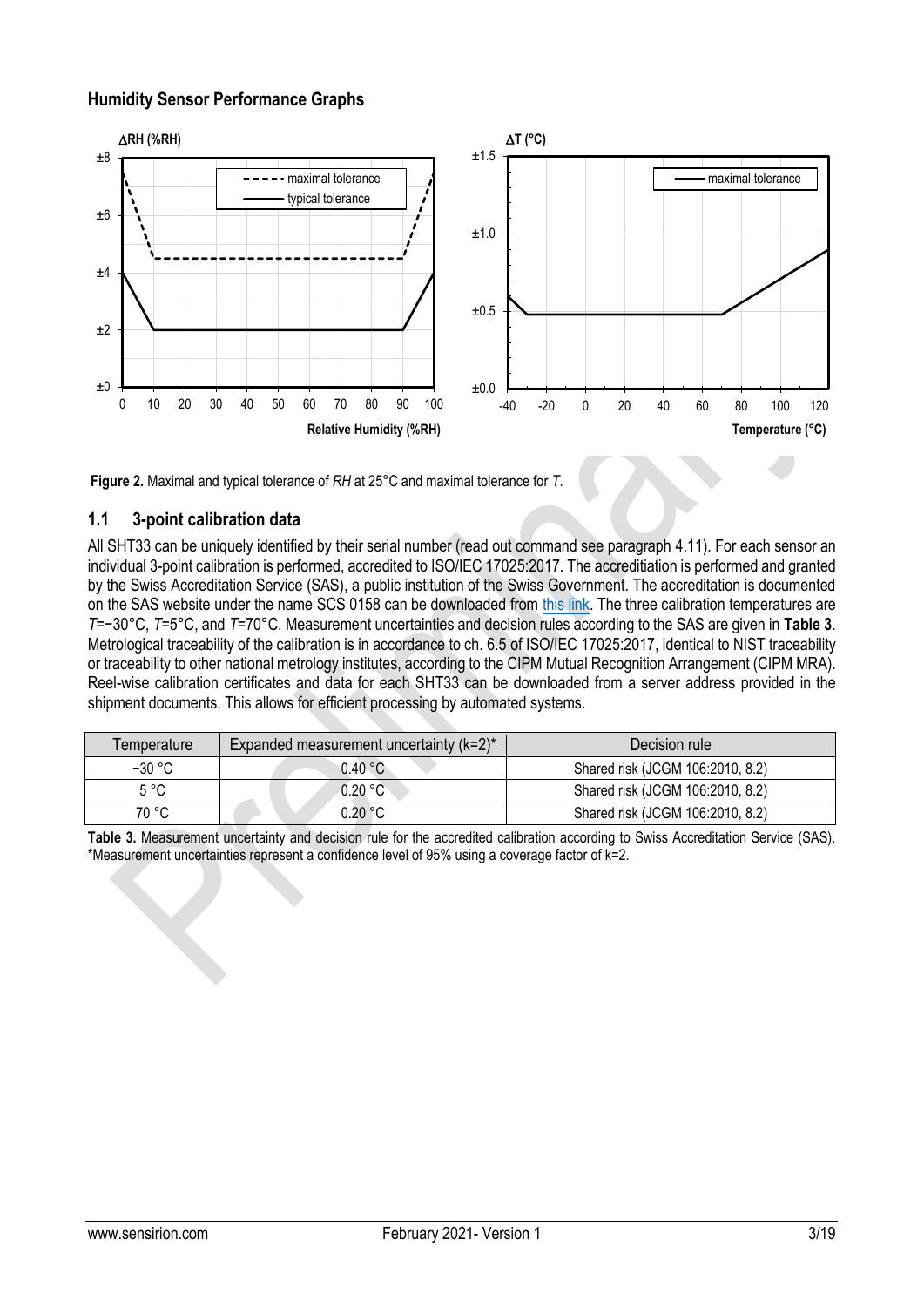#### <span id="page-3-1"></span>**1.2 Recommended Operating Conditions**

The sensor shows best performance when operated within recommended normal temperature and humidity range of 5 °C – 60 °C and 20 %RH – 80 %RH, respectively. Long-term exposure to conditions outside normal range, especially at high humidity, may temporarily offset the RH signal (e.g. +3%RH after 60h kept at >80%RH). After returning into the normal temperature and humidity range the sensor will slowly come back to calibration state by itself. Prolonged exposure to extreme conditions may accelerate ageing. To ensure stable operation of the humidity sensor, the conditions described in the document "SHTxx Assembly of SMD Packages", section "Storage and Handling Instructions" regarding exposure to volatile organic compounds have to be met. Please note as well that this does apply not only to transportation and manufacturing, but also to operation of the SHT33-DIS.

### <span id="page-3-0"></span>**2 Specifications**

#### **2.1 Electrical Specifications**

| Parameter                                 | Symbol               | Condition                                             | Min. | Typ.                | Max. | <b>Units</b> | <b>Comments</b>                                                                                                                                                                         |
|-------------------------------------------|----------------------|-------------------------------------------------------|------|---------------------|------|--------------|-----------------------------------------------------------------------------------------------------------------------------------------------------------------------------------------|
| Supply voltage                            | V <sub>DD</sub>      |                                                       | 2.15 | 3.3                 | 5.5  | V            |                                                                                                                                                                                         |
| Power-up/down level                       | VPOR                 |                                                       | 1.8  | 2.10                | 2.15 | $\vee$       |                                                                                                                                                                                         |
| Slew rate change of the<br>supply voltage | V <sub>DD,slew</sub> |                                                       |      |                     | 20   | V/ms         | Voltage changes on the<br>VDD line between<br>V <sub>DD,min</sub> and V <sub>DD,max</sub><br>should be slower than<br>the maximum slew rate;<br>faster slew rates may<br>lead to reset; |
|                                           |                      | idle state<br>(single shot mode)<br>$T = 25^{\circ}C$ |      | 0.2                 | 2.0  |              | Current when sensor is<br>not performing a<br>measurement during                                                                                                                        |
|                                           | $I_{DD}$             | idle state<br>(single shot mode)<br>$T = 125$ °C      |      |                     | 6.0  | μA           | single shot mode                                                                                                                                                                        |
| Supply current                            |                      | idle state<br>(periodic data<br>acquisition mode)     |      | 45                  |      | μA           | Current when sensor is<br>not performing a<br>measurement during<br>periodic data acquisition<br>mode                                                                                   |
|                                           |                      | Measuring                                             |      | 600                 | 1500 | μA           | Current consumption<br>while sensor is<br>measuring                                                                                                                                     |
|                                           |                      | Average                                               |      | 1.7                 |      | $\mu$ A      | Current consumption<br>(operation with one<br>measurement per<br>second at lowest<br>repeatability, single shot<br>mode)                                                                |
| Alert Output driving<br>strength          | <b>IOH</b>           |                                                       |      | 1.5xV <sub>DD</sub> |      | mA           | See also section 3.5                                                                                                                                                                    |
| Heater power                              | PHeater              | Heater running                                        | 3.6  |                     | 33   | mW           | Depending on the<br>supply voltage                                                                                                                                                      |

<span id="page-3-2"></span>**Table 4.** Electrical specifications, typical values are valid for T=25°C, min. & max. values for T=-40°C … 125°C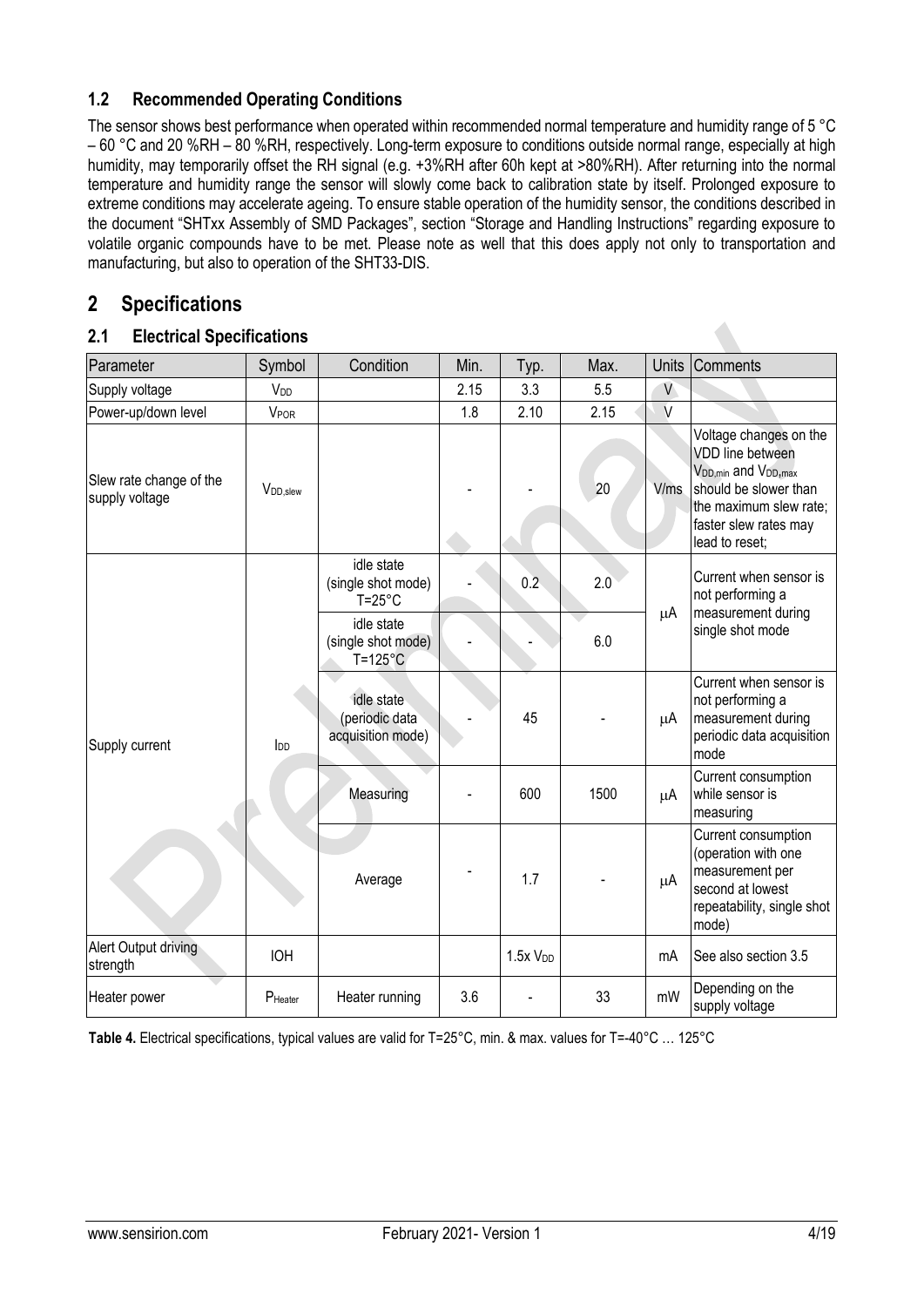| 2.2 |  | <b>Timing Specification for the Sensor System</b> |  |  |  |
|-----|--|---------------------------------------------------|--|--|--|
|-----|--|---------------------------------------------------|--|--|--|

| Parameter               | Symbol              | Conditions                                 | Min.                     | Typ. | Max. |           | Units Comments                                                                               |
|-------------------------|---------------------|--------------------------------------------|--------------------------|------|------|-----------|----------------------------------------------------------------------------------------------|
| Power-up time           | t <sub>PU</sub>     | After hard reset,<br>$V_{DD} \geq V_{POR}$ |                          | 0.5  |      | ms        | Time between V <sub>DD</sub> reaching<br>V <sub>POR</sub> and sensor entering idle<br>Istate |
| ISoft reset time        | tsr                 | After soft reset.                          |                          | 0.5  | 1.5  | ms        | Time between ACK of soft<br>reset command and sensor<br>entering idle state                  |
| Duration of reset pulse | <b>TRESETN</b>      |                                            |                          |      |      | <b>US</b> | See section 3.6                                                                              |
|                         | <b>TMEAS.I</b>      | Low repeatability                          |                          | 2.5  | 4    | ms        | The three repeatability modes                                                                |
| Measurement duration    | t <sub>MEAS,m</sub> | Medium repeatability                       | $\blacksquare$           | 4.5  | 6    | ms        | differ with respect to                                                                       |
|                         | t <sub>MEAS.h</sub> | High repeatability                         | $\overline{\phantom{a}}$ | 12.5 | 15   | ms        | measurement duration, noise<br>level and energy consumption.                                 |

<span id="page-4-1"></span>Table 5. System timing specification, valid from -40 °C to 125 °C and 2.4 V ... 5.5 V.

| Parameter            | Symbol              | Conditions                                 | Min. | Typ. | Max. |               | Units Comments                                                                              |
|----------------------|---------------------|--------------------------------------------|------|------|------|---------------|---------------------------------------------------------------------------------------------|
| Power-up time        | teu                 | After hard reset,<br>$V_{DD} \geq V_{POR}$ |      | 0.5  | 1.5  | ms            | Time between V <sub>DD</sub> reaching<br>V <sub>POR</sub> and sensor entering idle<br>state |
|                      | <b>TMEAS.I</b>      | Low repeatability                          |      | 2.5  | 4.5  | ms            | The three repeatability modes                                                               |
| Measurement duration | t <sub>MEAS,m</sub> | Medium repeatability                       |      | 4.5  | 6.5  | <sub>ms</sub> | differ with respect to                                                                      |
|                      | t <sub>MEAS.h</sub> | High repeatability                         |      | 12.5 | 15.5 | ms            | measurement duration, noise<br>level and energy consumption.                                |

Table 6. System timing specification, valid from -40 °C to 125 °C and 2.15 V ... < 2.4V.

### **2.3 Absolute Minimum and Maximum Ratings**

Stress levels beyond those listed in [Table 7](#page-4-0) may cause permanent damage to the device or affect the reliability of the sensor. These are stress ratings only and functional operation of the device at these conditions is not guaranteed. Ratings are only tested each at a time.

| Parameter                                                                                     | Rating               | <b>Units</b> |
|-----------------------------------------------------------------------------------------------|----------------------|--------------|
| Supply voltage V <sub>DD</sub>                                                                | $-0.3$ to 6          |              |
| Max Voltage on pins (pin 1 (SDA); pin 2 (ADDR); pin 3 (ALERT); pin 4 (SCL); pin 6<br>(nRESET) | $-0.3$ to VDD $+0.3$ |              |
| Input current on any pin                                                                      | ±100                 | mA           |
| Operating temperature range                                                                   | $-40$ to 125         | °C           |
| Storage temperature range                                                                     | $-40$ to 150         | °C           |
| ESD HBM (human body model) <sup>8</sup>                                                       |                      | kV           |
| ESD CDM (charge device model) <sup>9</sup>                                                    | 750                  |              |

<span id="page-4-0"></span>**Table 7.** Minimum and maximum ratings; voltages may only be applied for short time periods.

<sup>9</sup> According to ANSI/ESD S5.3.1-2009; AEC-Q100-011.

<sup>8</sup> According to ANSI/ESDA/JEDEC JS-001-2014; AEC-Q100-002.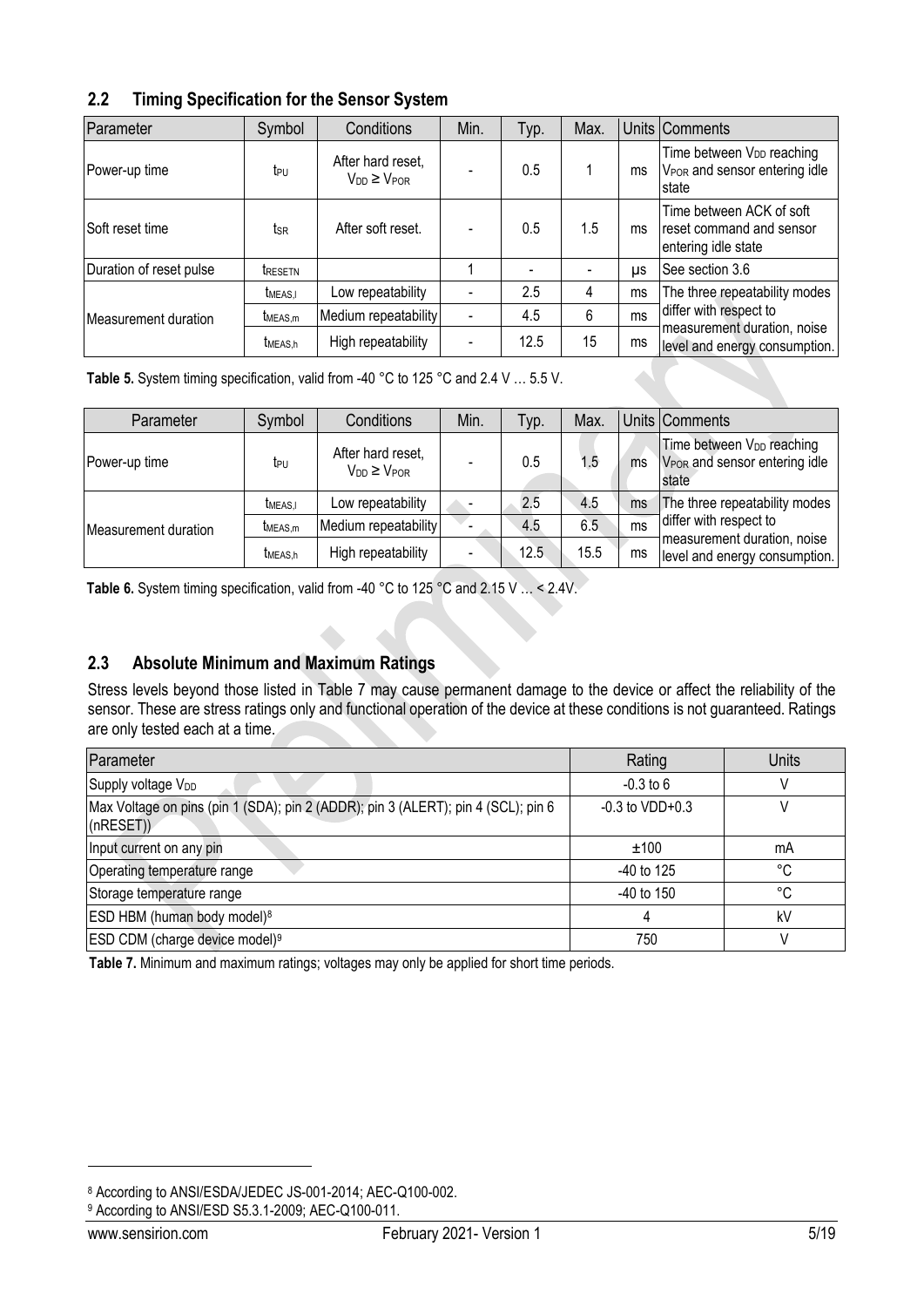## <span id="page-5-0"></span>**3 Pin Assignment**

The SHT33-DIS comes in a 8-pin DFN package – see [Table 8](#page-5-1).

| Pin | Name                              | Comments                                                                                                                                                        |  |  |
|-----|-----------------------------------|-----------------------------------------------------------------------------------------------------------------------------------------------------------------|--|--|
| 1   | <b>SDA</b>                        | Serial data; input / output                                                                                                                                     |  |  |
| 2   | <b>ADDR</b>                       | Address pin; input; connect to either<br>logic high or low, do not leave floating                                                                               |  |  |
| 3   | <b>ALERT</b>                      | Indicates alarm condition; output; must<br>be left floating if unused                                                                                           |  |  |
| 4   | <b>SCL</b>                        | Serial clock; input / output                                                                                                                                    |  |  |
| 5   | VDD                               | Supply voltage; input                                                                                                                                           |  |  |
| 6   | nRESET                            | Reset pin active low; input; if not used it<br>is recommended to be left floating; can<br>be connected to VDD with a series<br>resistor of $R \ge 2$ k $\Omega$ |  |  |
| 7   | R                                 | No electrical function; to be connected<br>to VSS                                                                                                               |  |  |
| 8   | <b>VSS</b>                        | Ground                                                                                                                                                          |  |  |
|     | $\mathcal{P}$<br>$\overline{3}$ ) | ි 8ි<br>$\sqrt{6}$<br>5                                                                                                                                         |  |  |

<span id="page-5-1"></span>**Table 8.** SHT33-DIS pin assignment (transparent top view). Dashed lines are only visible if viewed from below. The die pad is internally connected to VSS.

#### **3.1 Power Pins (VDD, VSS)**

The electrical specifications of the SHT33-DIS are shown in [Table 4.](#page-3-2) The power supply pins must be decoupled with a 100 nF capacitor that shall be placed as close to the sensor as possible – see [Figure 3](#page-5-2) for a typical application circuit.

#### **3.2 Serial Clock and Serial Data (SCL, SDA)**

SCL is used to synchronize the communication between microcontroller and the sensor. The clock frequency can be freely chosen between 0 to 1000 kHz. Commands with clock stretching according to I2C Standard<sup>10</sup> are supported.

The SDA pin is used to transfer data to and from the sensor. Communication with frequencies up to 400 kHz must meet the I2C *Fast Mode*[10](#page-5-3) standard.

Communication frequencies up to 1 Mhz are supported following the specifications given in **[Table 14](#page-12-0)**.

Both SCL and SDA lines are open-drain I/Os with diodes to VDD and VSS. They should be connected to external pull-up resistors (please refer to [Figure 3\)](#page-5-2). A device on the I2C bus must only drive a line to ground. The external pull-up resistors (e.g.  $R_p = 10$  kΩ) are required to pull the signal high. For dimensioning resistor sizes please take bus capacity and communication frequency into account (see for example Section 7.1 of NXPs I2C Manual for more details<sup>[10](#page-5-3)</sup>). It should be noted that pull-up resistors may be included in I/O circuits of microcontrollers. It is recommended to wire the sensor according to the application circuit as shown in [Figure 3.](#page-5-2)



<span id="page-5-2"></span>**Figure 3** Typical application circuit. Please note that the positioning of the pins does not reflect the position on the real sensor (see [Table 8](#page-5-1)).

### **3.3 Die Pad (center pad)**

The die pad or center pad is visible from below and located in the center of the package. It is electrically connected to VSS. Hence electrical considerations do not impose constraints on the wiring of the die pad. However, due to mechanical reasons it is recommended to solder the center pad to the PCB. For more information on design-in, please refer to the document "SHTxx\_STSxx Design Guide".

### **3.4 ADDR Pin**

<span id="page-5-3"></span>Through the appropriate wiring of the ADDR pin the I2C address can be selected (see [Table 9](#page-6-3) for the respective addresses). The ADDR pin can either be connected to logic high or logic low. The address of the sensor can be changed dynamically during operation by switching the level on the ADDR pin. The only constraint is that the level has to stay constant starting from the I2C start condition until the communication is finished. This allows to connect more than two SHT33-DIS onto the same

<sup>10</sup> http://www.nxp.com/documents/user\_manual/UM10204.pdf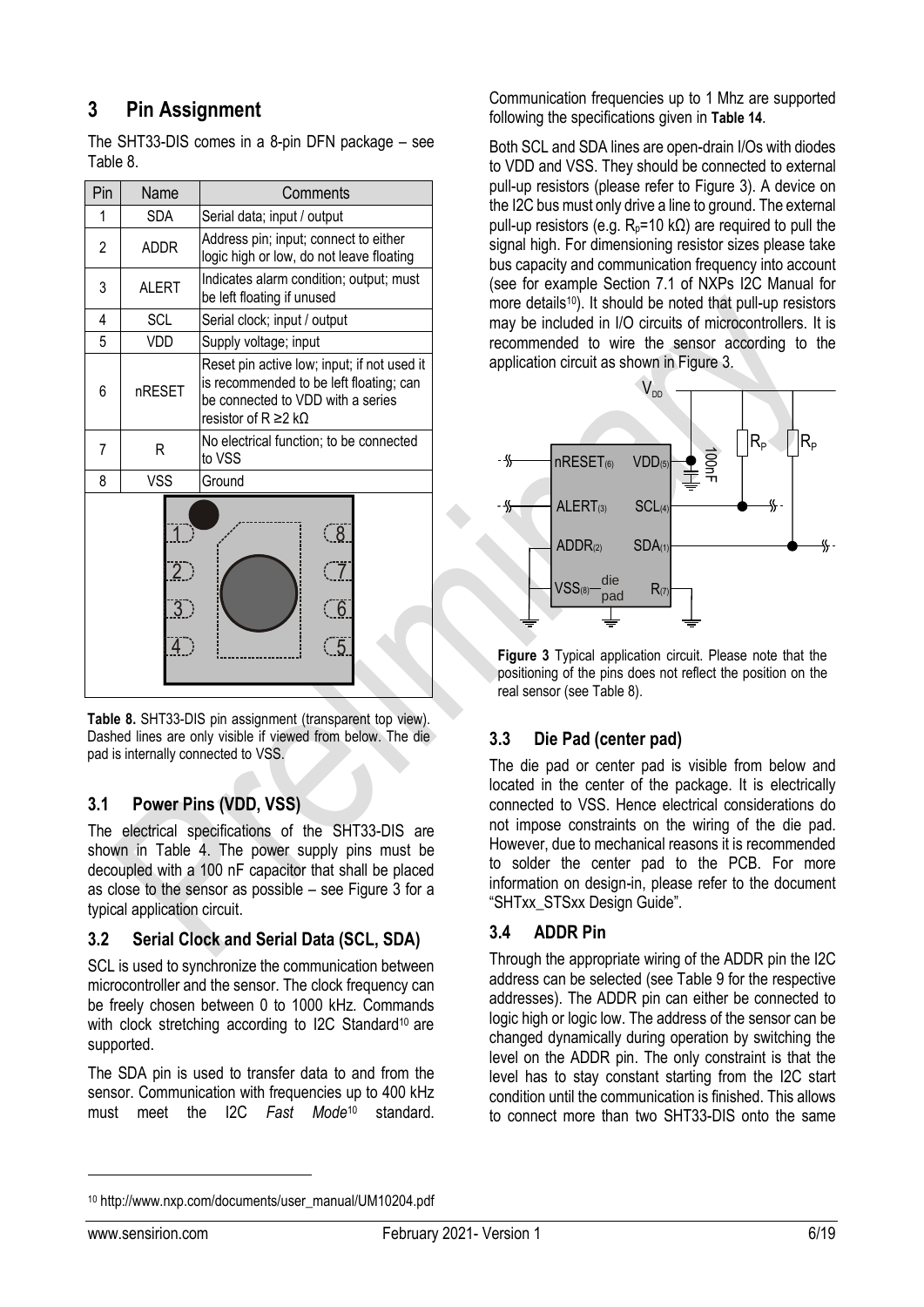bus. The dynamical switching requires individual ADDR lines to the sensors.

Please note that the I2C address is represented through the 7 MSBs of the I2C read or write header. The LSB switches between read or write header. The wiring for the default address is shown in [Table 9](#page-6-3) and [Figure 3.](#page-5-2) The ADDR pin must not be left floating. Please note that only the 7 MSBs of the I2C Read/Write header constitute the I2C Address.

| SHT33-DIS     | I2C Address in Hex.<br>representation | Condition                                  |
|---------------|---------------------------------------|--------------------------------------------|
| I2C address A | 0x44 (default)                        | ADDR (pin 2)<br>connected to logic<br>low  |
| I2C address B | 0x45                                  | ADDR (pin 2)<br>connected to logic<br>high |

<span id="page-6-3"></span>**Table 9.** I2C device addresses.

#### <span id="page-6-1"></span>**3.5 ALERT Pin**

The alert pin may be used to connect to the interrupt pin of a microcontroller. The output of the pin depends on the value of the RH/T reading relative to programmable limits. Its function is explained in a separate application note. If not used, this pin must be left floating. The pin switches high, when alert conditions are met. The maximum driving loads are listed in [Table 4.](#page-3-2) Be aware that self-heating might occur, depending on the amount of current that flows. Self-heating can be prevented if the Alert Pin is only used to switch a transistor.

#### <span id="page-6-2"></span>**3.6 nRESET Pin**

The nReset pin may be used to generate a reset of the sensor. A minimum pulse duration of 1 µs is required to reliably trigger a reset of the sensor. Its function is explained in more detail in section [4.](#page-6-0) If not used it is recommended to leave the pin floating or to connect it to VDD with a series resistor of R ≥2 kΩ. However, the nRESET pin is internally connected to VDD with a pull up resistor of  $R = 50$  k $\Omega$  (typ.).

### <span id="page-6-0"></span>**4 Operation and Communication**

The SHT33-DIS supports I2C fast mode (and frequencies up to 1000 kHz). Clock stretching can be enabled and disabled through the appropriate user command. For detailed information on the I2C protocol, refer to NXP I2C-bus specification<sup>11</sup>.

After sending a command to the sensor a minimal waiting time of 1ms is needed before another command can be received by the sensor.

All SHT33-DIS commands and data are mapped to a 16 bit address space. Additionally, data and commands are protected with a CRC checksum. This increases communication reliability. The 16 bits commands to the sensor already include a 3 bit CRC checksum. Data sent from and received by the sensor is always succeeded by an 8 bit CRC.

In write direction it is mandatory to transmit the checksum, since the SHT33-DIS only accepts data if it is followed by the correct checksum. In read direction it is left to the master to read and process the checksum.

#### **4.1 Power-Up and Communication Start**

The sensor starts powering-up after reaching the powerup threshold voltage  $V_{POR}$  specified in [Table 4.](#page-3-2) After reaching this threshold voltage the sensor needs the time  $t_{\text{PU}}$  to enter idle state. Once the idle state is entered it is ready to receive commands from the master (microcontroller).

Each transmission sequence begins with a START condition (S) and ends with a STOP condition (P) as described in the I2C-bus specification. Whenever the sensor is powered up, but not performing a measurement or communicating, it automatically enters idle state for energy saving. This idle state cannot be controlled by the user.

#### **4.2 Starting a Measurement**

A measurement communication sequence consists of a START condition, the I2C write header (7-bit I2C device address plus 0 as the write bit) and a 16-bit measurement command. The proper reception of each byte is indicated by the sensor. It pulls the SDA pin low (ACK bit) after the falling edge of the 8th SCL clock to indicate the reception. A complete measurement cycle is depicted i[n Table 10.](#page-7-0)

With the acknowledgement of the measurement command, the SHT33-DIS starts measuring humidity and temperature.

#### **4.3 Measurement Commands for Single Shot Data Acquisition Mode**

<span id="page-6-4"></span>In this mode one issued measurement command triggers the acquisition of *one data pair*. Each data pair consists of one 16 bit temperature and one 16 bit humidity value (in this order). During transmission each data value is always followed by a CRC checksum, see sectio[n 4.4.](#page-7-1)

<sup>11</sup> [http://www.nxp.com/documents/user\\_manual/UM10204.pdf](http://www.nxp.com/documents/user_manual/UM10204.pdf)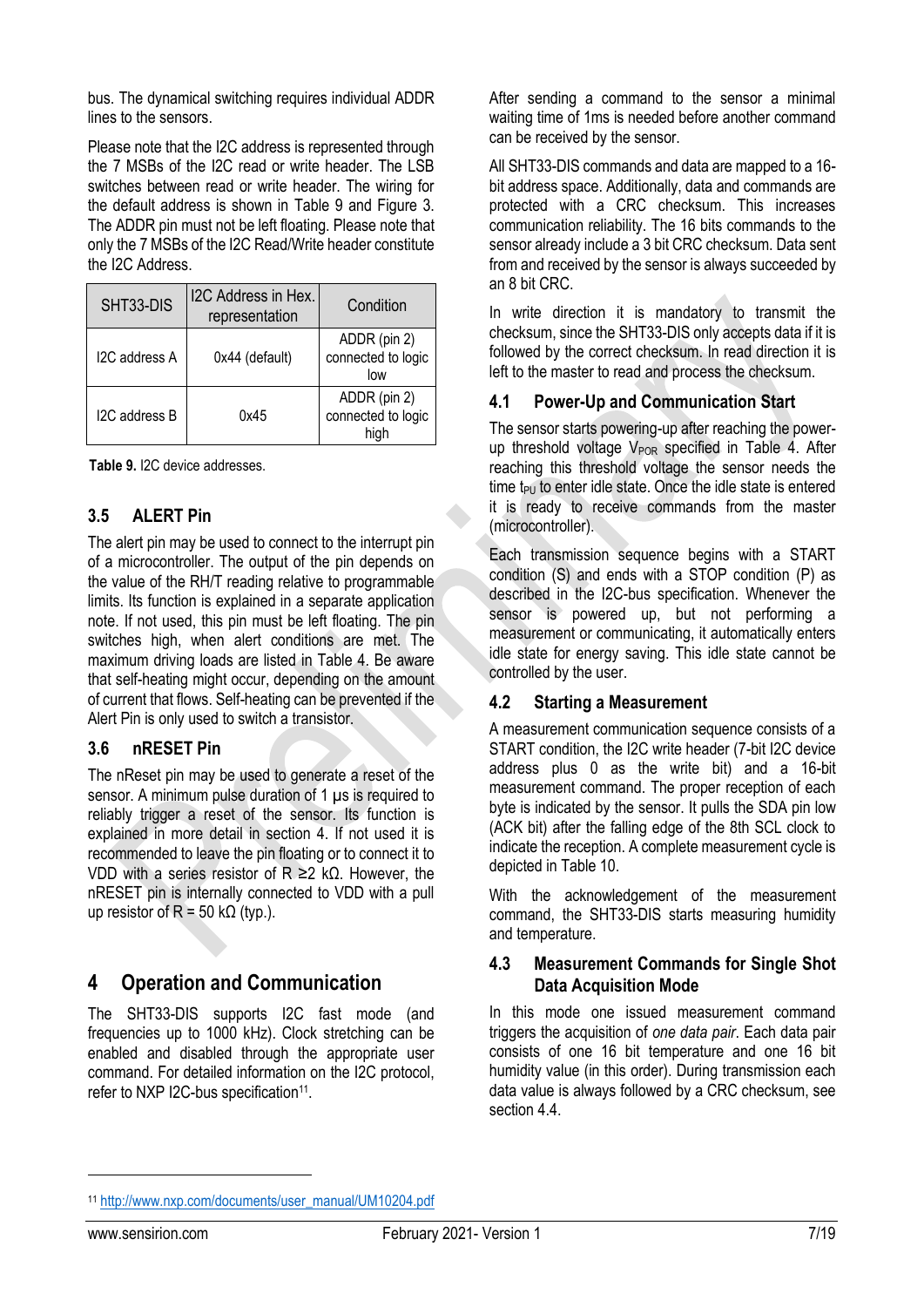In single shot mode different measurement commands can be selected. The 16 bit commands are shown in [Table 10.](#page-7-0) They differ with respect to repeatability (low, medium and high) and clock stretching (enabled or disabled).

The repeatability setting influences the measurement duration and thus the overall energy consumption of the sensor. This is explained in section [2.](#page-3-0)



<span id="page-7-0"></span>**Table 10.** Measurement commands in single shot mode. The first "SCL free" block indicates a minimal waiting time of 1ms. (Clear blocks are controlled by the microcontroller, grey blocks by the sensor).

#### <span id="page-7-1"></span>**4.4 Readout of Measurement Results for Single Shot Mode**

After the sensor has completed the measurement, the master can read the measurement results (pair of RH& T) by sending a START condition followed by an I2C read header. The sensor will acknowledge the reception of the read header and send two bytes of data (temperature) followed by one byte CRC checksum and another two bytes of data (relative humidity) followed by one byte CRC checksum. Each byte must be acknowledged by the microcontroller with an ACK condition for the sensor to continue sending data. If the

sensor does not receive an ACK from the master after any byte of data, it will not continue sending data.

The sensor will send the temperature value first and then the relative humidity value. After having received the checksum for the humidity value a NACK and stop condition should be sent (see [Table 10\)](#page-7-0).

The I2C master can abort the read transfer with a NACK condition after any data byte if it is not interested in subsequent data, *e.g.* the CRC byte or the second measurement result, in order to save time.

In case the user needs humidity and temperature data but does not want to process CRC data, it is recommended to read the two temperature bytes of data with the CRC byte (without processing the CRC data); after having read the two humidity bytes, the read transfer can be aborted with a with a NACK.

#### **No Clock Stretching**

When a command without clock stretching has been issued, the sensor responds to a read header with a not acknowledge (NACK), if no data is present.

#### **Clock Stretching**

When a command with clock stretching has been issued, the sensor responds to a read header with an ACK and subsequently pulls down the SCL line. The SCL line is pulled down until the measurement is complete. As soon as the measurement is complete, the sensor releases the SCL line and sends the measurement results.

#### <span id="page-7-2"></span>**4.5 Measurement Commands for Periodic Data Acquisition Mode**

In this mode one issued measurement command yields *a stream of data pairs*. Each data pair consists of one 16-bit temperature and one 16-bit humidity value (in this order).

In periodic mode different measurement commands can be selected. The corresponding 16-bit commands are shown in [Table](#page-8-1) 11. They differ with respect to repeatability (low, medium and high) and data acquisition frequency (0.5, 1, 2, 4 & 10 measurements per second, mps). Clock stretching cannot be selected in this mode.

The data acquisition frequency and the repeatability setting influences the measurement duration and the current consumption of the sensor. This is explained in section [2](#page-3-0) of this datasheet.

If a measurement command is issued, while the sensor is busy with a measurement (measurement durations see [Table 5\)](#page-4-1), it is recommended to issue a break command first (see section [4.8\)](#page-8-2). Upon reception of the break command the sensor abort the ongoing measurement and enter the single shot mode.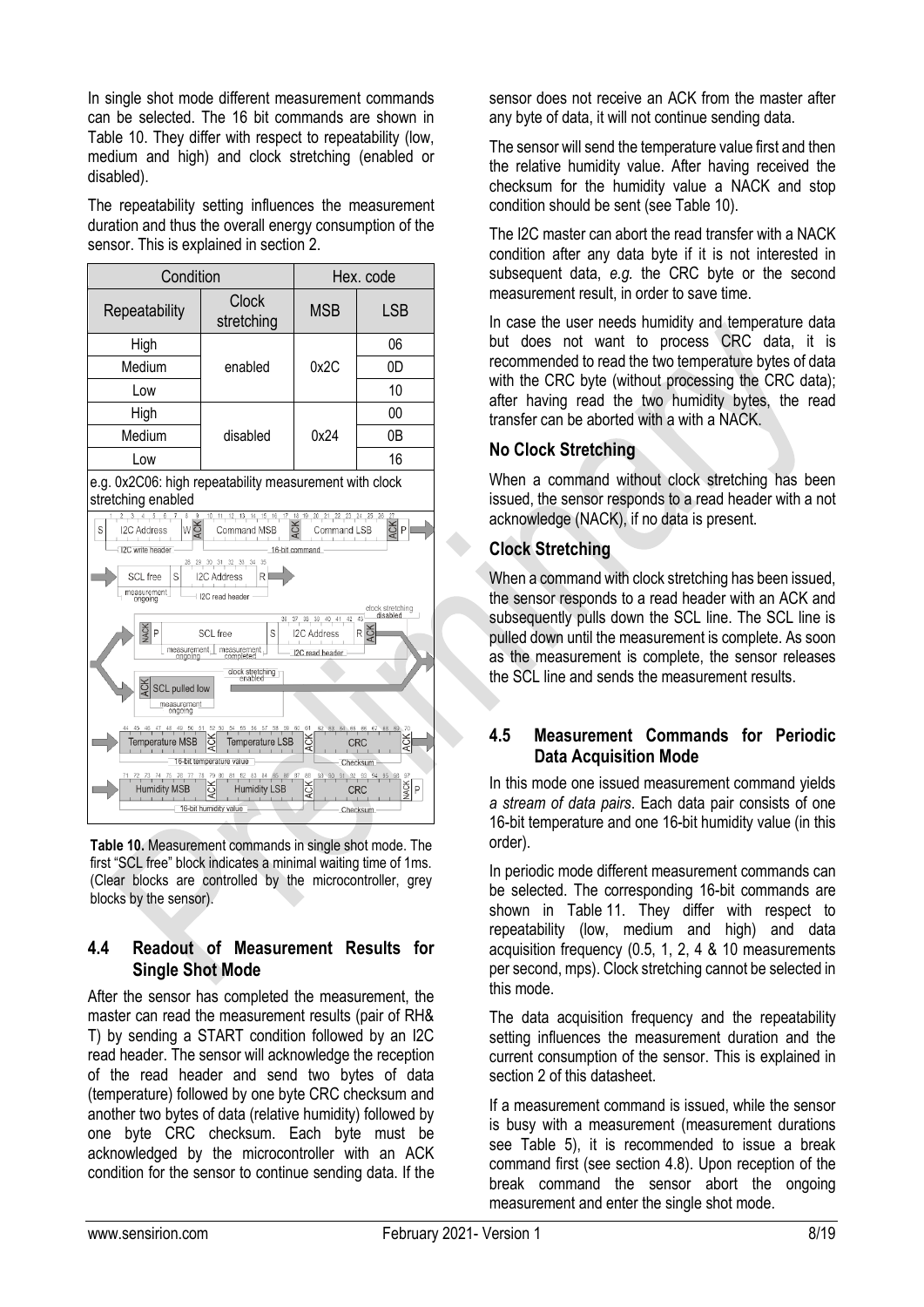| Condition                                                                                                                                                                                                                                                   | Hex. code      |            |            |  |
|-------------------------------------------------------------------------------------------------------------------------------------------------------------------------------------------------------------------------------------------------------------|----------------|------------|------------|--|
| Repeatability                                                                                                                                                                                                                                               | mps            | <b>MSB</b> | <b>LSB</b> |  |
| High                                                                                                                                                                                                                                                        |                |            | 32         |  |
| Medium                                                                                                                                                                                                                                                      | 0.5            | 0x20       | 24         |  |
| Low                                                                                                                                                                                                                                                         |                |            | 2F         |  |
| High                                                                                                                                                                                                                                                        |                |            | 30         |  |
| Medium                                                                                                                                                                                                                                                      | 1              | 0x21       | 26         |  |
| Low                                                                                                                                                                                                                                                         |                |            | 2D         |  |
| High                                                                                                                                                                                                                                                        |                |            | 36         |  |
| Medium                                                                                                                                                                                                                                                      | $\overline{2}$ | 0x22       | 20         |  |
| Low                                                                                                                                                                                                                                                         |                |            | 2B         |  |
| High                                                                                                                                                                                                                                                        |                |            | 34         |  |
| Medium                                                                                                                                                                                                                                                      | 4              | 0x23       | 22         |  |
| Low                                                                                                                                                                                                                                                         |                |            | 29         |  |
| High                                                                                                                                                                                                                                                        |                |            | 37         |  |
| Medium                                                                                                                                                                                                                                                      | 10             | 0x27       | 21         |  |
| Low                                                                                                                                                                                                                                                         |                |            | 2A         |  |
| e.g. 0x2130: 1 high repeatability mps - measurement per<br>second                                                                                                                                                                                           |                |            |            |  |
| $\overline{9}$<br>8<br>8<br>9<br>10<br>18<br>5<br>6<br>$\overline{c}$<br>3<br>$\overline{7}$<br>17<br>5<br>11<br>12<br>16<br>13<br>15<br>Ř<br>IMŘ<br>S<br><b>LSB</b><br><b>I2C Address</b><br>Command MSB<br>Command)<br>I2C write header<br>16-bit command |                |            |            |  |

<span id="page-8-1"></span>**Table 11.** Measurement commands for periodic data acquisition mode (Clear blocks are controlled by the microcontroller, grey blocks by the sensor). N.B.: At the highest mps setting self-heating of the sensor might occur.

#### <span id="page-8-5"></span>**4.6 Readout of Measurement Results for Periodic Mode**

Transmission of the measurement data can be initiated through the fetch data command shown in [Table](#page-8-3) 3. If no measurement data is present the I2C read header is responded with a NACK (Bit 9 in [Table](#page-8-3) 3) and the communication stops. After the read-out command fetch data has been issued, the data memory is cleared, i.e. no measurement data is present.



<span id="page-8-3"></span>**Table 3.** Fetch Data command (Clear blocks are controlled by the microcontroller, grey blocks by the sensor).

#### <span id="page-8-0"></span>**4.7 ART Command**

The ART (accelerated response time) feature can be activated by issuing the command in [Table](#page-8-4) 4. After issuing the ART command the sensor will start acquiring data with a frequency of 4Hz.

The ART command is structurally similar to any other command in [Table](#page-8-1) 11. Hence section [4.5](#page-7-2) applies for starting a measurement, section [4.6](#page-8-5) for reading out data and sectio[n 4.8](#page-8-2) for stopping the periodic data acquisition.

The ART feature can also be evaluated using the Evaluation Kit EK-H5 from Sensirion.



<span id="page-8-4"></span>**Table 4.** Command for a periodic data acquisition with the ART feature (Clear blocks are controlled by the microcontroller, grey blocks by the sensor).

#### <span id="page-8-2"></span>**4.8 Break command / Stop Periodic Data Acquisition Mode**

The periodic data acquisition mode can be stopped using the break command shown in [Table](#page-9-1) 5. It is recommended to stop the periodic data acquisition prior to sending another command (except Fetch Data command) using the break command. Upon reception of the break command the sensor will abort the ongoing measurement and enter the single shot mode. This takes 1 ms.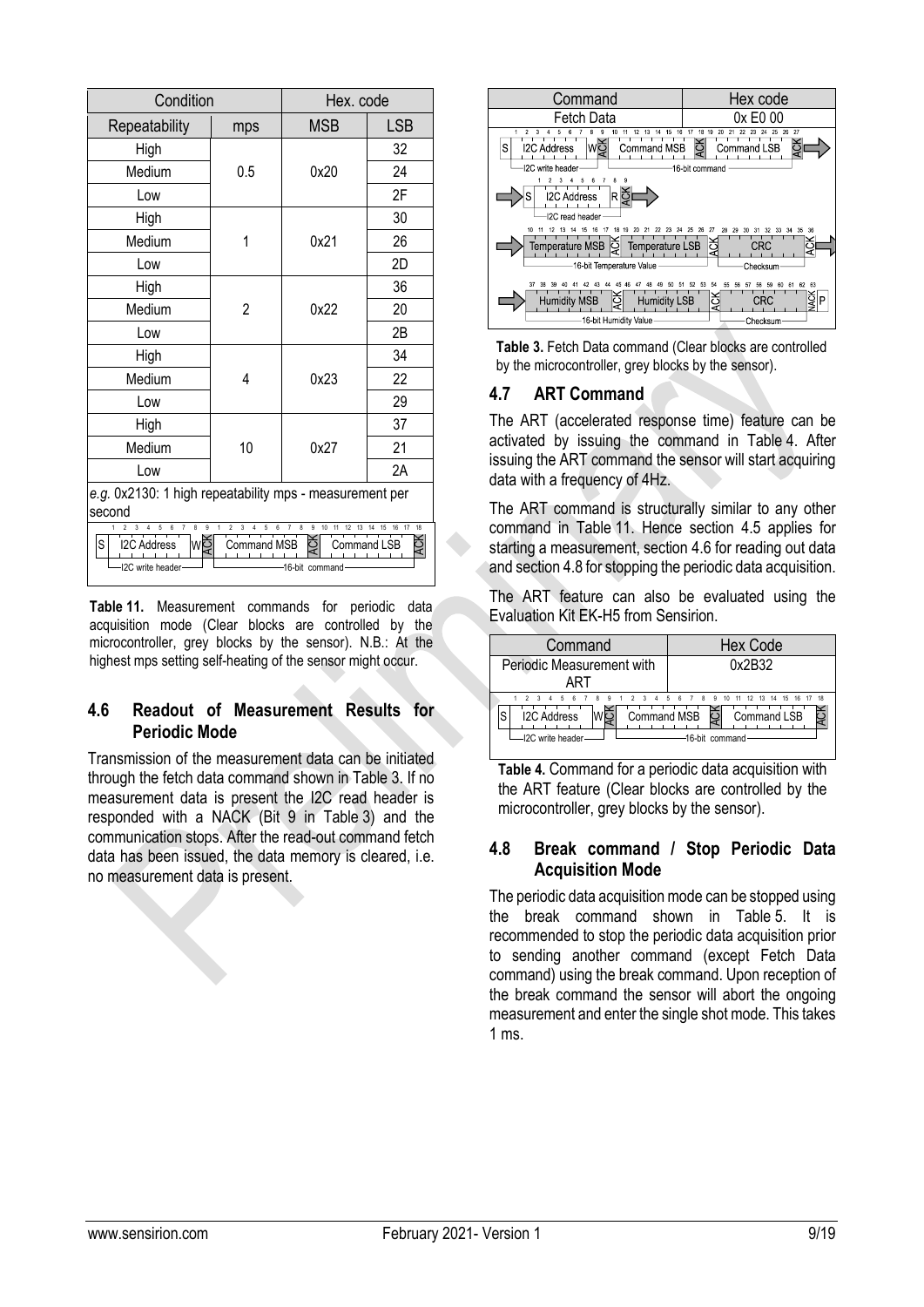

<span id="page-9-1"></span>**Table 5.** Break command (Clear blocks are controlled by the microcontroller, grey blocks by the sensor).

#### **4.9 Reset**

A system reset of the SHT33-DIS can be generated externally by issuing a command (soft reset) or by sending a pulse to the dedicated reset pin (nReset pin). Additionally, a system reset is generated internally during power-up. During the reset procedure the sensor will not process commands.

In order to achieve a full reset of the sensor without removing the power supply, it is recommended to use the nRESET pin of the SHT33-DIS.

#### **Interface Reset**

If communication with the device is lost, the following signal sequence will reset the serial interface: While leaving SDA high, toggle SCL nine or more times. This must be followed by a Transmission Start sequence preceding the next command. This sequence resets the interface only. The status register preserves its content.

#### **Soft Reset / Re-Initialization**

The SHT33-DIS provides a soft reset mechanism that forces the system into a well-defined state without removing the power supply. When the system is in idle state the soft reset command can be sent to the SHT33- DIS. This triggers the sensor to reset its system controller and reloads calibration data from the memory. In order to start the soft reset procedure the command as shown in [Table](#page-9-2) 6 should be sent.

It is worth noting that the sensor reloads calibration data prior to every measurement by default.



<span id="page-9-2"></span>**Table 6** Soft reset command (Clear blocks are controlled by the microcontroller, grey blocks by the sensor).

#### **Reset through General Call**

Additionally, a reset of the sensor can also be generated using the "general call" mode according to I2C-bus specification<sup>[11](#page-6-4)</sup>. This generates a reset which is functionally identical to using the nReset pin. It is important to understand that a reset generated in this way is not device specific. All devices on the same I2C bus that support the general call mode will perform a reset. Additionally, this command only works when the sensor is able to process I2C commands. The appropriate command consists of two bytes and is shown i[n Table](#page-9-3) 7.



<span id="page-9-3"></span>**Table 7.** Reset through the general call address (Clear blocks are controlled by the microcontroller, grey blocks by the sensor).

#### **Reset through the nReset Pin**

Pulling the nReset pin low (se[e Table \)](#page-5-1) generates a reset similar to a hard reset. The nReset pin is internally connected to VDD through a pull-up resistor and hence active low. The nReset pin has to be pulled low for a minimum of 1  $\mu$ s to generate a reset of the sensor.

#### **Hard Reset**

A hard reset is achieved by switching the supply voltage to the VDD Pin off and then on again. In order to prevent powering the sensor over the ESD diodes, the voltage to pins 1 (SDA), 4 (SCL) and 2 (ADDR) also needs to be removed.

#### **4.10 Heater**

The SHT33 is equipped with an internal heater, which is meant for plausibility checking only (see commands in Table 17). The temperature increase achieved by the heater depends on various parameters and lies in the range of a few degrees centigrade. It can be switched on and off by command, see table below. The status is listed in the status register. After a reset the heater is disabled (default condition).

#### <span id="page-9-0"></span>**4.11 Serial Number**

The Serial number allows for an unambiguous identification of each individual device, it is stored in the one-time programmable (OTP) memory of the chip. [Table 9](#page-10-0) shows the command structure to read the serial number.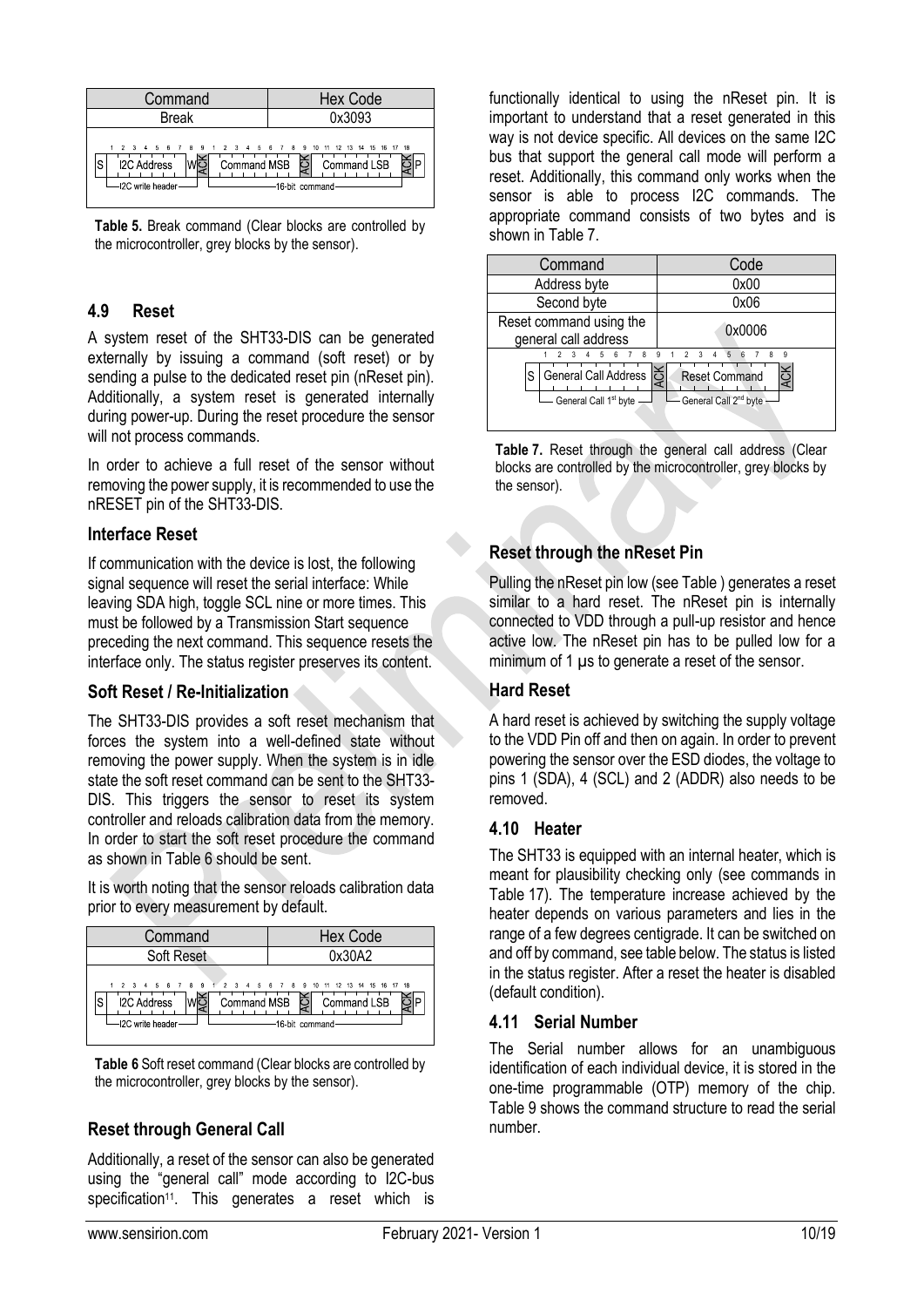|                                                                 | <b>Hex Code</b>                                                                   |             |  |  |
|-----------------------------------------------------------------|-----------------------------------------------------------------------------------|-------------|--|--|
| Command                                                         | <b>MSB</b>                                                                        | LSB         |  |  |
| <b>Heater Enable</b>                                            | 0x30                                                                              | 6D          |  |  |
| <b>Heater Disabled</b>                                          |                                                                                   | 66          |  |  |
| 2 3 4 5 6 7 8 9<br><b>I2C Address</b><br>S<br>-I2C write header | 2 3 4 5 6 7 8 9 10 11 12 13 14 15 16 17 18<br>č<br>Command MSB<br>-16 bit command | Command LSB |  |  |

**Table 8** Heater command (Clear blocks are controlled by the microcontroller, grey blocks by the sensor).

After issuing the measurement command and sending the ACK bit the sensor needs the time  $t_{\text{IDE}} = 1 \text{ms}$  to respond to the I2C read header with an ACK bit. Hence it is recommended to wait  $t_{\text{IDLE}} = 1 \text{ms}$  before issuing the read header. The Get Serial Number command returns 2 words, every word is followed by a CRC Checksum. Together the 2 words (SNB\_3 to SNB\_0 in **[Table 9](#page-10-0)**, SNB 0 is the LSB, whereas SNB 3 is the MSB) constitute a unique serial number with a length of 32 bit. This serial number can be used to individually identify each sensor.



<span id="page-10-0"></span>**Table 98.** Command to read out the Serial Number (Clear blocks are controlled by the microcontroller, grey blocks by the sensor)

#### **4.12 Status Register**

The status register contains information on the operational status of the heater, the alert mode and on the execution status of the last command and the last write sequence. The command to read out the status register is shown in [Table 10](#page-10-1) whereas a description of the content can be found in [Table 11.](#page-10-2)



<span id="page-10-1"></span>

| Table 109. Command to read out the status register (Clear    |
|--------------------------------------------------------------|
| blocks are controlled by the microcontroller, grey blocks by |
| the sensor).                                                 |

| Bit             | Field description                                                                                                                                                 | Default<br>value      |
|-----------------|-------------------------------------------------------------------------------------------------------------------------------------------------------------------|-----------------------|
| 15              | Alert pending status<br>'0': no pending alerts<br>'1': at least one pending alert                                                                                 | '1'                   |
| 14              | Reserved                                                                                                                                                          | Ό,                    |
| 13              | Heater status<br>'0' : Heater OFF<br>'1': Heater ON                                                                                                               | 'ዐ'                   |
| 12              | Reserved                                                                                                                                                          | $^{\prime}0^{\prime}$ |
| 11              | RH tracking alert<br>'0' : no alert<br>$'1'$ . alert                                                                                                              | $\overline{0}$        |
| $\overline{10}$ | T tracking alert<br>'0' : no alert<br>'1' . alert                                                                                                                 | $^{\prime}0^{\prime}$ |
| 9:5             | Reserved                                                                                                                                                          | 'xxxxx'               |
| $\overline{4}$  | System reset detected                                                                                                                                             | $\mathbf{y}$          |
|                 | '0': no reset detected since last 'clear<br>status register' command                                                                                              |                       |
|                 | '1': reset detected (hard reset, soft reset<br>command or supply fail)                                                                                            |                       |
| 3:2             | Reserved                                                                                                                                                          | 00'                   |
| 1               | Command status<br>'0': last command executed successfully<br>'1': last command not processed. It was<br>either invalid, failed the integrated<br>command checksum | 'በ'                   |
| 0               | Write data checksum status<br>'0': checksum of last write transfer was<br>correct<br>'1': checksum of last write transfer failed                                  | $^{\prime}0^{\prime}$ |

<span id="page-10-2"></span>**Table 11.** Description of the status register.

#### **Clear Status Register**

All flags (Bit 15, 11, 10, 4) in the status register can be cleared (set to zero) by sending the command shown in [Table 12.](#page-11-0)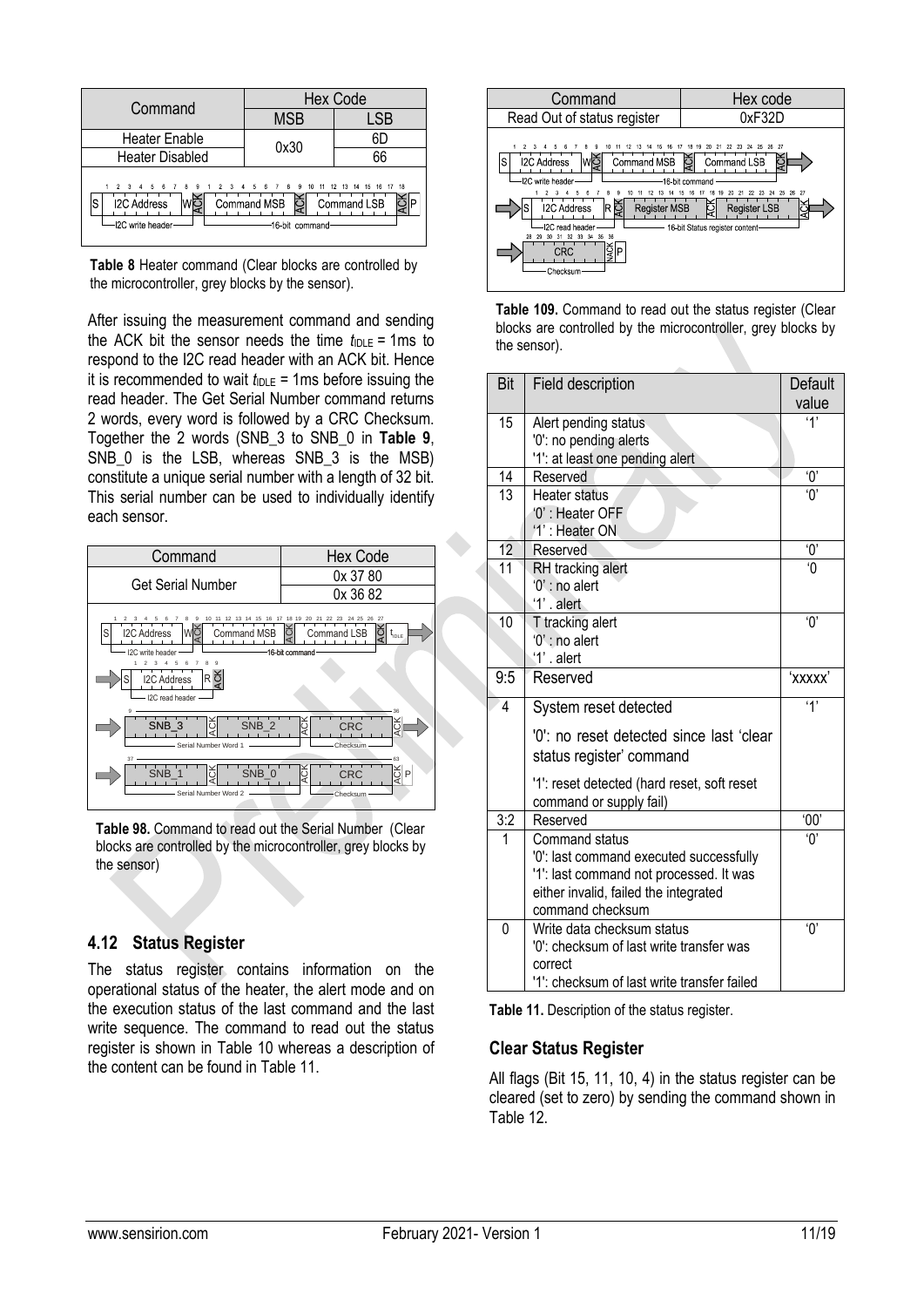| Command                                                                                                         | <b>Hex Code</b>                                    |
|-----------------------------------------------------------------------------------------------------------------|----------------------------------------------------|
| Clear status register                                                                                           | 0x3041                                             |
| 1 2 3 4 5 6 7 8 9 1 2 3 4 5 6 7 8 9 10 11 12 13 14 15 16 17 18<br><b>I2C Address</b><br>S<br>-12C write header- | Command MSB $\sum$ Command LSB<br>-16-bit command- |

<span id="page-11-0"></span>Table 12. Command to clear the status register (Clear blocks are controlled by the microcontroller, grey blocks by the sensor).

#### **4.13 Checksum Calculation**

The 8-bit CRC checksum transmitted after each data word is generated by a CRC algorithm. Its properties are displayed in [Table 132](#page-11-1). The CRC covers the contents of the two previously transmitted data bytes. To calculate the checksum only these two previously transmitted data bytes are used.

| Property         | Value                        |
|------------------|------------------------------|
| Name             | CRC-8                        |
| Width            | 8 bit                        |
| Protected data   | read and/or write data       |
| Polynomial       | $0x31 (x^8 + x^5 + x^4 + 1)$ |
| Initialization   | 0xFF                         |
| Reflect input    | False                        |
| Reflect output   | False                        |
| <b>Final XOR</b> | 0x00                         |
| Examples         | $CRC$ (0xBEEF) = $0x92$      |

<span id="page-11-1"></span>**Table 132.** I2C CRC properties.

### **4.14 Conversion of Signal Output**

Measurement data is always transferred as 16-bit values (unsigned integer). These values are already linearized and compensated for temperature and supply voltage effects. Converting those raw values into a physical scale can be achieved using the following formulas.

Relative humidity conversion formula (result in %RH):

$$
RH = 100 \cdot \frac{S_{RH}}{2^{16} - 1}
$$

Temperature conversion formula (result in °C & °F):

$$
T\left[ {}^{\circ}C \right] = -45 + 175 \cdot \frac{S_{T}}{2^{16} - 1}
$$

$$
T\left[ {}^{\circ}F \right] = -49 + 315 \cdot \frac{S_{T}}{2^{16} - 1}
$$

 $S_{RH}$  and  $S_T$  denote the raw sensor output for humidity and temperature, respectively. The formulas work only correctly when  $S_{RH}$  and  $S_T$  are used in decimal representation.

#### **4.15 Communication Timing**

| Parameter<br>odmrč | 1.7.4.1<br>Conditions | . .<br>Min. | VD. | Max. | Units | Comments |
|--------------------|-----------------------|-------------|-----|------|-------|----------|
|--------------------|-----------------------|-------------|-----|------|-------|----------|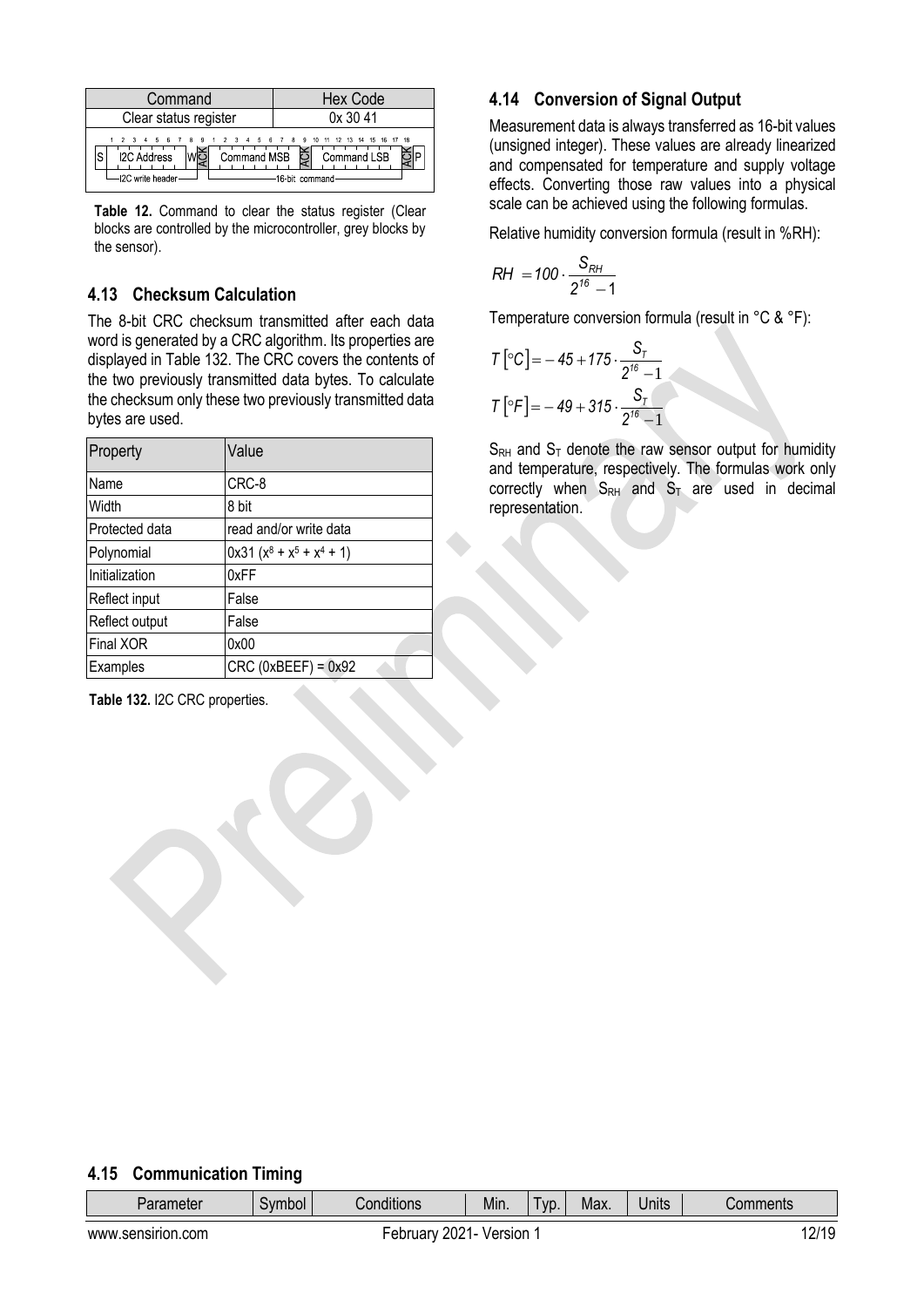| SCL clock frequency                                  | $f_{SCL}$           |                                                          | $\Omega$            | $\overline{\phantom{0}}$ | 1000                | kHz |                   |
|------------------------------------------------------|---------------------|----------------------------------------------------------|---------------------|--------------------------|---------------------|-----|-------------------|
| Hold time (repeated) START<br>condition              | thd;sta             | After this period, the first<br>clock pulse is generated | 0.24                |                          |                     | μs  |                   |
| LOW period of the SCL<br>clock                       | t⊥ow                |                                                          | 0.53                | ٠                        |                     | μs  |                   |
| HIGH period of the SCL<br>clock                      | t <sub>HIGH</sub>   |                                                          | 0.26                |                          |                     | μs  |                   |
| SDA hold time                                        |                     |                                                          | $\mathbf 0$         | ٠                        | 250                 | ns  | Transmitting data |
|                                                      | t <sub>HD;DAT</sub> |                                                          | $\Omega$            | $\blacksquare$           |                     | ns  | Receiving data    |
| SDA set-up time                                      | $t$ su;dat          |                                                          | 100                 | $\blacksquare$           |                     | ns  |                   |
| SCL/SDA rise time                                    | tr                  |                                                          |                     | $\overline{\phantom{0}}$ | 300                 | ns  |                   |
| SCL/SDA fall time                                    | tF                  |                                                          |                     | $\overline{\phantom{0}}$ | 300                 | ns  |                   |
| SDA valid time                                       | t <sub>VD:DAT</sub> |                                                          |                     | $\overline{\phantom{0}}$ | 0.9                 | μs  |                   |
| Set-up time for a repeated<br><b>START</b> condition | tsu;sta             |                                                          | 0.26                |                          |                     | μs  |                   |
| Set-up time for STOP<br>condition                    | tsu;sto             |                                                          | 0.26                |                          |                     | μs  |                   |
| Capacitive load on bus line                          | CB                  |                                                          |                     | $\blacksquare$           | 400                 | pF  |                   |
| Low level input voltage                              | VIL                 |                                                          | $\Omega$            | $\blacksquare$           | 0.3xV <sub>DD</sub> | V   |                   |
| High level input voltage                             | V <sub>IH</sub>     |                                                          | 0.7xV <sub>DD</sub> | $\blacksquare$           | 1xV <sub>DD</sub>   | V   |                   |
| Low level output voltage                             | VOL                 | 3 mA sink current                                        |                     | $\blacksquare$           | 0.4                 | ٧   |                   |

<span id="page-12-0"></span>Table 143. Timing specifications for I2C communication, valid for T=-40°C ... 125°C and VDD = VDD<sub>min</sub> ... VDD<sub>max</sub>. The nomenclature above is according to the I2C (UM10204, Rev. 6, April 4, 2014).



**Figure 4.** Timing diagram for digital input/output pads. SDA directions are seen from the sensor. Bold SDA lines are controlled by the sensor, plain SDA lines are controlled by the micro-controller. Note that SDA valid read time is triggered by falling edge of preceding toggle.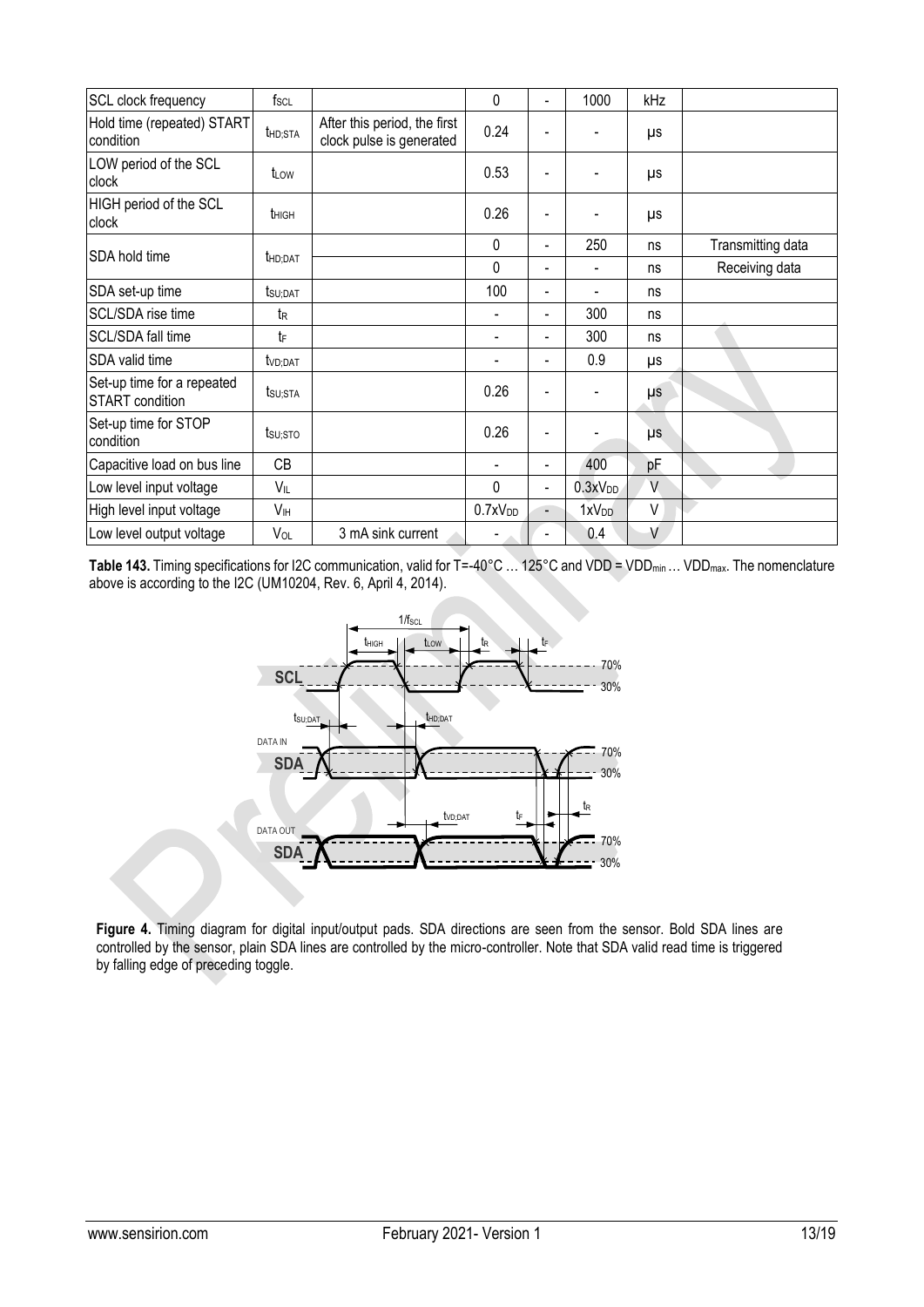### <span id="page-13-0"></span>**5 Packaging**

SHT33-DIS sensors are provided in an open-cavity dual flat no leads (DFN) packages. The humidity sensor opening is centered on the top side of the package.

The sensor chip is made of silicon and is mounted to a lead frame. The latter is made of Cu plated with Ni/Pd/Au. Chip and lead frame are overmolded by an epoxy-based mold compound leaving the central die pad and I/O pins exposed for mechanical and electrical connection. Please note that the side walls of the sensor are diced and therefore these diced lead frame surfaces are not covered with the respective plating.

The package (except for the humidity sensor opening) follows JEDEC publication 95, design registration 4.20, small scale plastic quad and dual inline, square and rectangular, No-LEAD packages (with optional thermal enhancements) small scale (QFN/SON), Issue D.01, September 2009.

SHT33-DIS has a Moisture Sensitivity Level (MSL) of 1, according to IPC/JEDEC J-STD-020. At the same time, it is recommended to further process the sensors within 1 year after date of delivery.

#### **5.1 Traceability**

All SHT33-DIS sensors are laser marked for easy identification and traceability. The marking on the sensor top side consists of a pin-1 indicator and two lines of text.

The top line consists of the pin-1 indicator which is located in the top left corner and the product name. The small letter x stands for the accuracy class.

The bottom line consists of 6 letters. The first two digits XY (=DI) describe the output mode. The third letter (A) represents the manufacturing year  $(4 = 2014, 5 = 2015,$ etc). The last three digits (BCD) represent an alphanumeric tracking code. That code can be decoded by Sensirion only and allows for tracking on batch level through production, calibration, and testing – and will be provided upon justified request.

If viewed from below pin 1 is indicated by triangular shaped cut in the otherwise rectangular die pad. The dimensions of the triangular cut are shown in [Figure 6](#page-14-0) through the labels T1 & T2.



**Figure 5.** Top view of the SHT33-DIS illustrating the laser marking.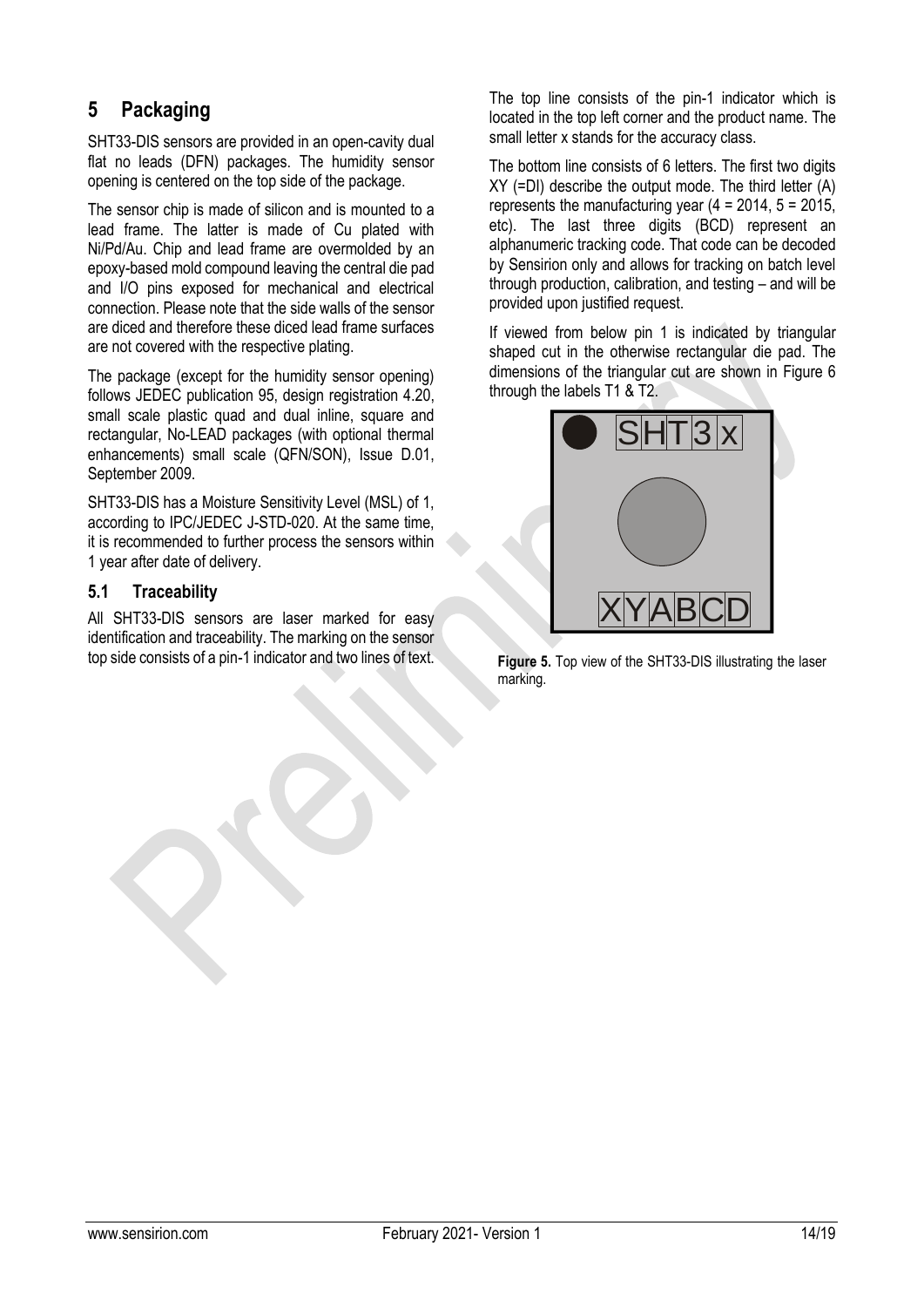#### **5.2 Package Outline**





<span id="page-14-0"></span>**Figure 6.** Dimensional drawing of SHT33-DIS sensor package.

| Parameter          | Symbol         | Min  | Nom.    | Max  | <b>Units</b> | Comments                                                                                                                              |
|--------------------|----------------|------|---------|------|--------------|---------------------------------------------------------------------------------------------------------------------------------------|
| Package height     | A              | 0.8  | 0.9     |      | mm           |                                                                                                                                       |
| Leadframe height   | A <sub>3</sub> |      | 0.2     |      | mm           |                                                                                                                                       |
| Pad width          | b              | 0.2  | 0.25    | 0.3  | mm           |                                                                                                                                       |
| Package width      | D              | 2.4  | 2.5     | 2.6  | mm           |                                                                                                                                       |
| Center pad length  | D <sub>2</sub> | 1    | 1.1     | 1.2  | mm           |                                                                                                                                       |
| Package length     | Е              | 2.4  | 2.5     | 2.6  | mm           |                                                                                                                                       |
| Center pad width   | E2             | 1.7  | 1.8     | 1.9  | mm           |                                                                                                                                       |
| Pad pitch          | e              |      | 0.5     |      | mm           |                                                                                                                                       |
| Pad length         |                | 0.25 | 0.35    | 0.45 | mm           |                                                                                                                                       |
| Max cavity         | S              |      |         | 1.5  | mm           | Only as guidance. This value includes all tolerances,<br>including displacement tolerances. Typically the opening<br>will be smaller. |
| Center pad marking | T1xT2          |      | 0.3x45° |      | mm           | indicates the position of pin 1                                                                                                       |

**Table 15.** Package outline.

#### **5.3 Land Pattern**

[Figure 7](#page-15-1) shows the land pattern. The land pattern is understood to be the open metal areas on the PCB, onto which the DFN pads are soldered.

The solder mask is understood to be the insulating layer on top of the PCB covering the copper traces. It is recommended to design the solder pads as a Non-Solder Mask Defined (NSMD) type. For NSMD pads, the solder mask opening should provide a 60 um to 75 um design clearance between any copper pad and solder mask. As the pad pitch is only 0.5 mm we recommend to have one solder mask opening for all 4 I/O pads on one side.

For solder paste printing it is recommended to use a laser-cut, stainless steel stencil with electro-polished trapezoidal walls and with 0.1 or 0.125 mm stencil thickness. The length of the stencil apertures for the I/O pads should be the same as the PCB pads. However, the position of the stencil apertures should have an offset of 0.1 mm away from the center of the package. The die pad aperture should cover about 70 – 90 % of the die pad area –thus it should have a size of about 0.9 mm x 1.6 mm.

For information on the soldering process and further recommendation on the assembly process please consult the Application Note HT\_AN\_SHTxx\_Assembly\_of\_SMD\_Packages , which can be found on the Sensirion webpage.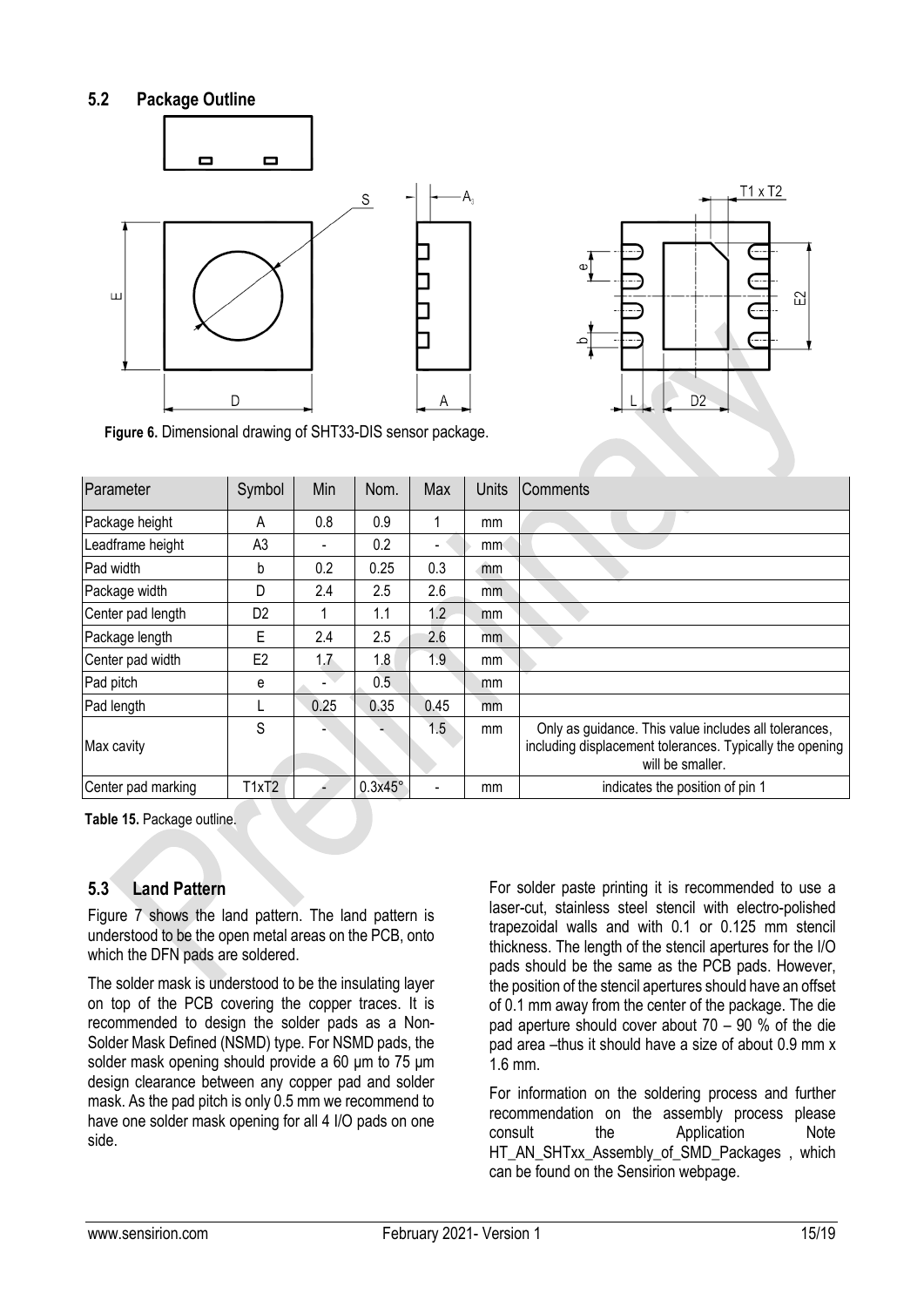Recommended Land Pattern **Recommended Stencil Aperture** 



<span id="page-15-1"></span>**Figure 7.** Recommended metal land pattern (left) and stencil apertures (right) for SHT33-DIS. The dashed lines represent the outer dimension of the DFN package. The PCB pads (left) and stencil apertures (right) are indicated through the shaded areas.



# <span id="page-15-0"></span>**6 Shipping Package**

**Figure 8.** Technical drawing of the packaging tape with sensor orientation in tape. Header tape is to the right and trailer tape to the left on this drawing. Dimensions are given in millimeters.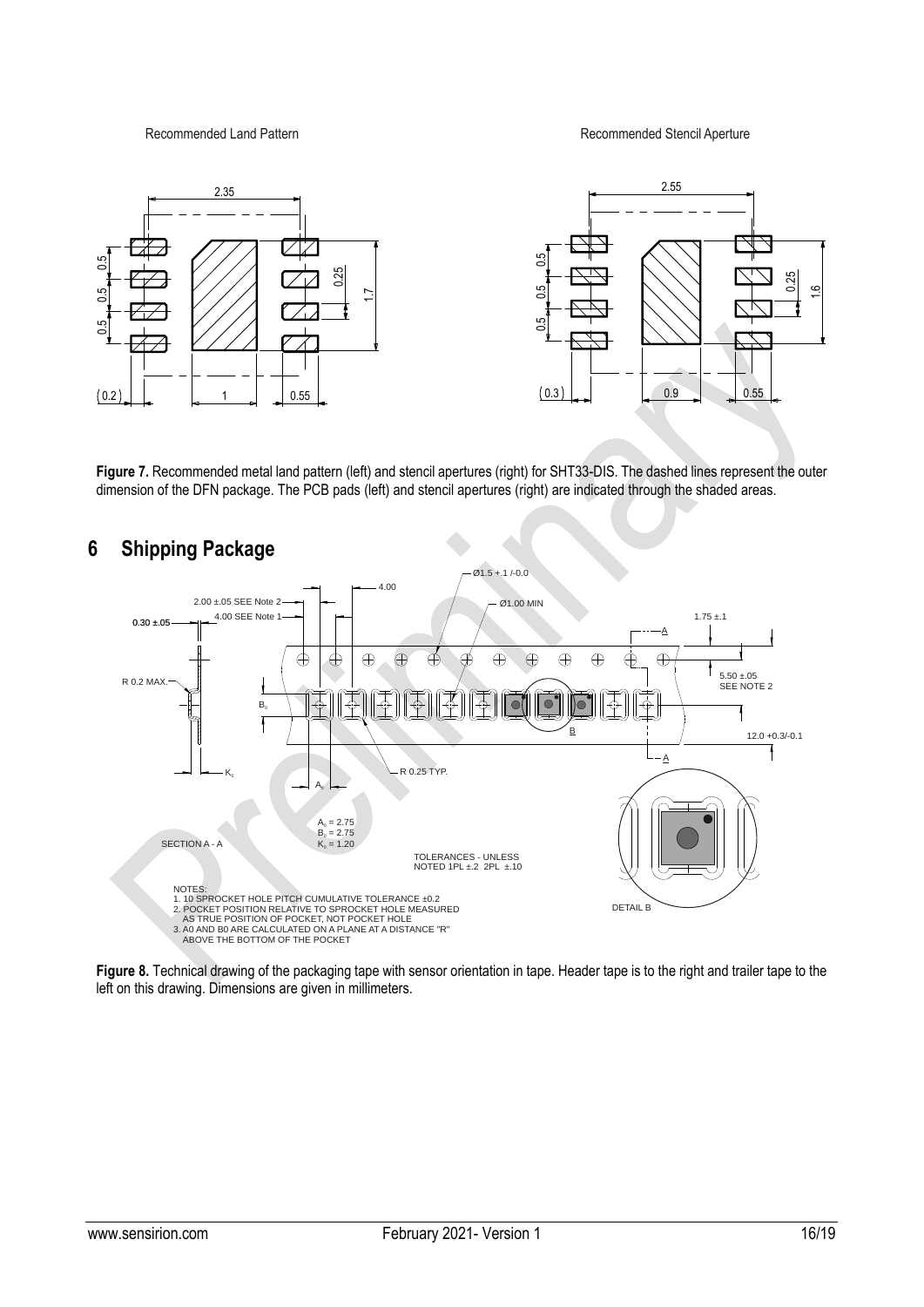### <span id="page-16-0"></span>**7 Quality**

Qualification of the SHT33-DIS is performed based on the JEDEC JESD47 qualification test method.

#### **7.1 Material Contents**

The device is fully RoHS and WEEE compliant, *e.g*.. free of Pb, Cd, and Hg.

### <span id="page-16-1"></span>**8 Ordering Information**

The SHT33-DIS can be ordered in tape and reel packaging with different sizes, see [Table 16.](#page-16-3) The reels are sealed into antistatic ESD bags. The document "SHT3x shipping package" that shows the details about the shipping package is available upon request.

| Name            | Quantity | <b>Order Number</b> |  |  |
|-----------------|----------|---------------------|--|--|
| SHT33-DIS-B10kS | 10000    | 3.000.523           |  |  |

<span id="page-16-3"></span>**Table 16.** SHT33-DIS ordering options.

### <span id="page-16-2"></span>**9 Further Information**

For more in-depth information on the SHT33-DIS and its application please consult the documents in [Table 17](#page-16-4)**.** Parameter values specified in the datasheet overrule possibly conflicting statements given in references cited in this datasheet. 

| Document Name                                                      | Description                                                                        | Source                                                                                                              |
|--------------------------------------------------------------------|------------------------------------------------------------------------------------|---------------------------------------------------------------------------------------------------------------------|
| SHT3x Shipping Package                                             | Information on Tape & Reel and shipping bags<br>(technical drawing and dimensions) | Available upon request                                                                                              |
| SHTxx_STSxx Assembly of<br><b>SMD Packages</b>                     | <b>Assembly Guide (Soldering Instructions)</b>                                     | Available for download at the Sensirion<br>humidity sensors download center:<br>www.sensirion.com/humidity-download |
| SHTxx_STSxx Design Guide                                           | Design guidelines for designing SHTxx<br>humidity sensors into applications        | Available for download at the Sensirion<br>humidity sensors download center:<br>www.sensirion.com/humidity-download |
| <b>SHTxx Handling Instructions</b>                                 | Guidelines for proper handling of SHTxx<br>humidity sensors                        | Available for download at the Sensirion<br>humidity sensors download center:<br>www.sensirion.com/humidity-download |
| <b>Sensirion Humidity Sensor</b><br><b>Specification Statement</b> | Definition of sensor specifications.                                               | Available for download at the Sensirion<br>humidity sensors download center:<br>www.sensirion.com/humidity-download |

<span id="page-16-4"></span>**Table 17.** Documents containing further information relevant for theSHT33-DIS.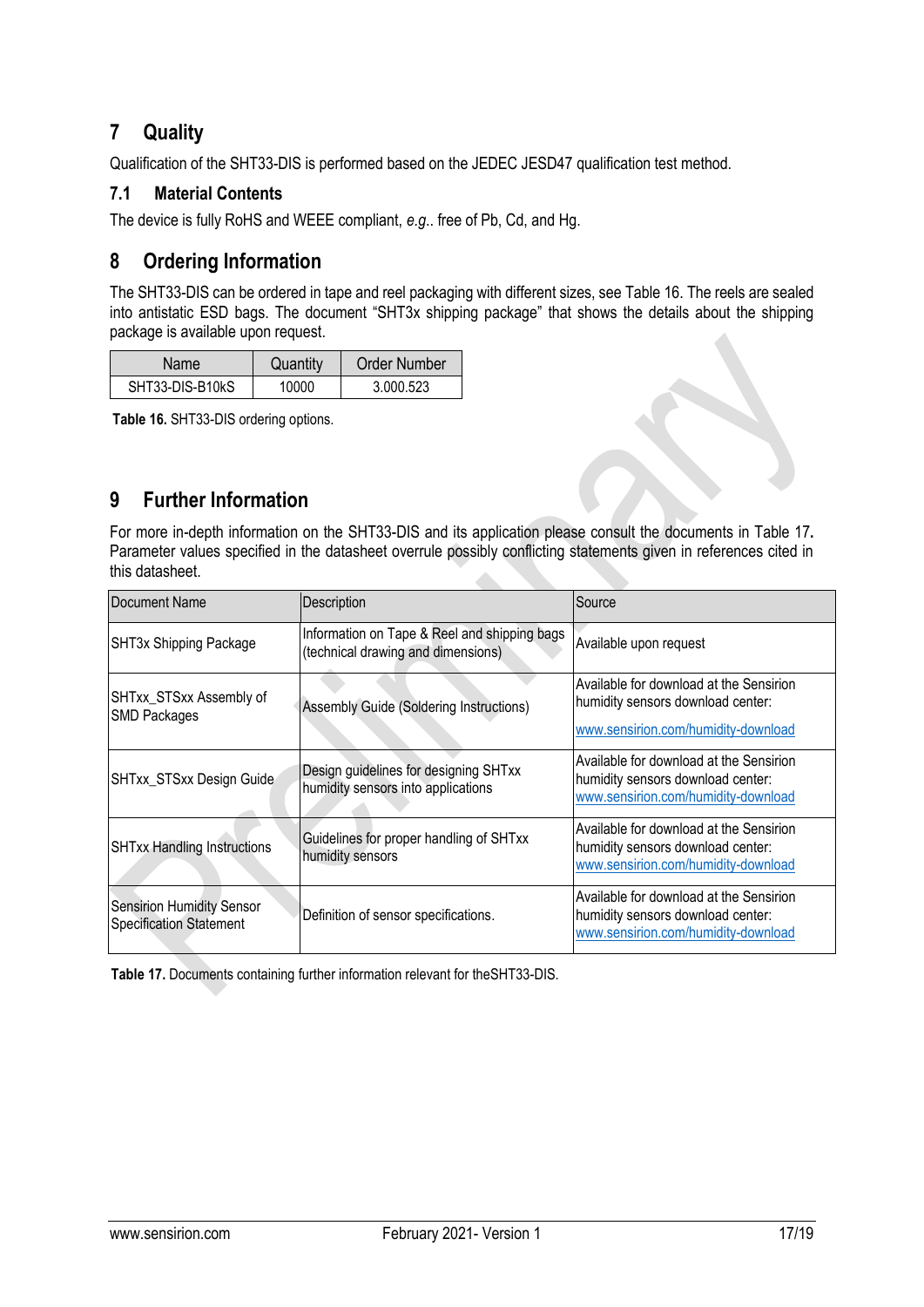# **Revision History**

| Date          | <b>Version</b>    | Page(s) | <b>Changes</b>              |
|---------------|-------------------|---------|-----------------------------|
| February 2021 | $\vert 0 \rangle$ | lall    | Initial preliminary version |